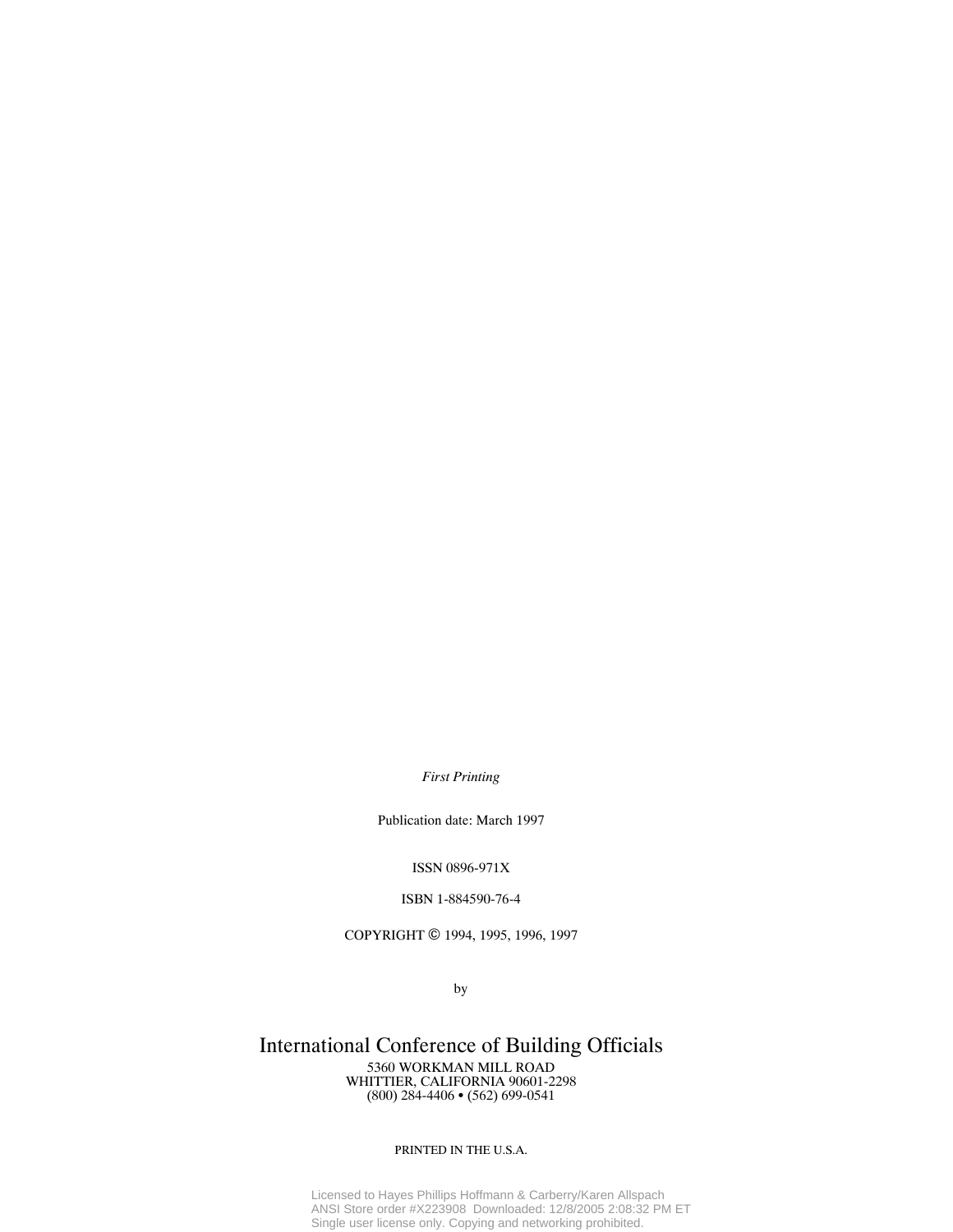# *Preface*

The provisions of this code were developed to afford jurisdictions reasonable procedures for the classification and abatement of dangerous buildings.

This code is designed to be compatible with the *Uniform Building Code*™ and the *Uniform Housing Code*™. While the Housing Code is applicable only to residential buildings, the *Uniform Code for the Abatement of Dangerous Buildings*™ is designed to apply to all types of buildings and structures. The notices, orders and appeals procedures specified have been found to be workable and are referenced by the *Uniform Building Code.*

If properly followed, the provisions of this code will provide the building official with the proper legal steps in abating dilapidated, defective buildings which endanger life, health, property and public safety within concepts of fair play and justice.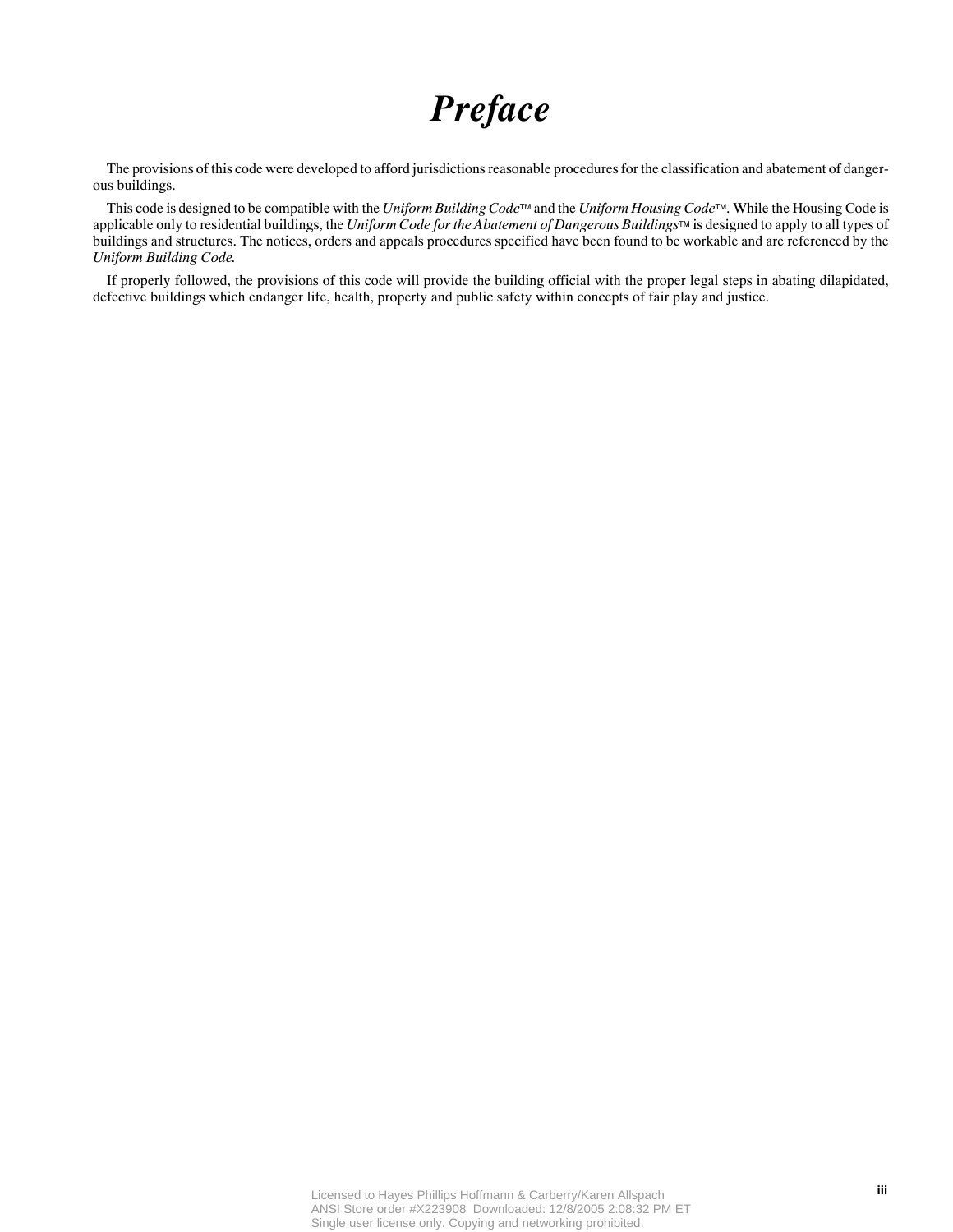# **CODES AND RELATED PUBLICATIONS**

The International Conference of Building Officials (ICBO) publishes a family of codes, each correlated with the *Uniform Building Code*<sup>™</sup> to provide jurisdictions with a complete set of building-related regulations for adoption. Some of these codes are published in affiliation with other organizations such as the International Fire Code Institute (IFCI) and the International Code Council (ICC). Reference materials and related codes also are available to improve knowledge of code enforcement and administration of building inspection programs. Publications and products are continually being added, so inquiries should be directed to Conference headquarters for a listing of available products. Many codes and references are also available on CD-ROM or floppy disk. These are denoted by (\*). The following publications and products are available from ICBO:

#### **CODES**

**\*Uniform Building Code***,* Volumes 1, 2 and 3. The most widely adopted model building code in the United States, the performancebased *Uniform Building Code* is a proven document, meeting the needs of government units charged with the enforcement of building regulations. Volume 1 contains administrative, fire- and life-safety and field inspection provisions; Volume 2 contains structural engineering design provisions; and Volume 3 contains material, testing and installation standards.

**\*Uniform Mechanical Code<sup>™</sup>. Provides a complete set of require**ments for the design, construction, installation and maintenance of heating, ventilating, cooling and refrigeration systems; incinerators and other heat-producing appliances.

**International Plumbing Code<sup>™</sup>.** Provides consistent and technically advanced requirements that can be used across the country to provide comprehensive regulations of modern plumbing systems. Setting minimum regulations for plumbing facilities in terms of performance objectives, the IPC provides for the acceptance of new and innovative products, materials and systems.

**International Private Sewage Disposal Code™. Provides flexibil**ity in the development of safety and sanitary individual sewage disposal systems and includes detailed provisions for all aspects of design, installation and inspection of private sewage disposal systems.

**International Mechanical Code<sup>™</sup>.** Establishes minimum regulations for mechanical systems using prescriptive and performancerelated provisions. It is founded on broad-based principles that make possible the use of new materials and new mechanical designs.

**Uniform Zoning Code<sup>™</sup>. This code is dedicated to intelligent com**munity development and to the benefit of the public welfare by providing a means of promoting uniformity in zoning laws and enforcement.

**\*Uniform Fire Code**t, Volumes 1 and 2. The premier model fire code in the United States, the *Uniform Fire Code* sets forth provisions necessary for fire prevention and fire protection. Published by the International Fire Code Institute, the *Uniform Fire Code* is endorsed by the Western Fire Chiefs Association, the International Association of Fire Chiefs and ICBO. Volume 1 contains code provisions compatible with the *Uniform Building Code,* and Volume 2 contains standards referenced from the code provisions.

*\****Urban-Wildland Interface Code<sup>™</sup>. Promulgated by IFCI, this** code regulates both land use and the built environment in designated urban-wildland interface areas. This newly developed code is the only model code that bases construction requirements on the fire-hazard severity exposed to the structure. Developed under a grant from the Federal Emergency Management Agency, this code is the direct result of hazard mitigation meetings held after devastating wildfires.

**Uniform Housing Code™.** Provides complete requirements affecting conservation and rehabilitation of housing. Its regulations are compatible with the *Uniform Building Code.*

**Uniform Code for the Abatement of Dangerous Buildings™.** A code compatible with the *Uniform Building Code* and the *Uniform Housing Code* which provides equitable remedies consistent with other laws for the repair, vacation or demolition of dangerous buildings.

**Uniform Sign Code<sup>™</sup>.** Dedicated to the development of better sign regulation, its requirements pertain to all signs and sign construction attached to buildings.

**Uniform Administrative Code<sup>™</sup>. This code covers administrative** areas in connection with adoption of the *Uniform Building Code,*

*Uniform Mechanical Code* and related codes. It contains provisions which relate to site preparation, construction, alteration, moving, repair and use and occupancies of buildings or structures and building service equipment, including plumbing, electrical and mechanical regulations. The code is compatible with the administrative provisions of all codes published by the Conference.

**Uniform Building Security Code<sup>™</sup>.** This code establishes minimum standards to make dwelling units resistant to unlawful entry. It regulates swinging doors, sliding doors, windows and hardware in connection with dwelling units of apartment houses or one- and two-family dwellings. The code gives consideration to the concerns of police, fire and building officials in establishing requirements for resistance to burglary which are compatible with fire and life safety.

**Uniform Code for Building Conservation™.** A building conservation guideline presented in code format which will provide a community with the means to preserve its existing buildings while achieving appropriate levels of safety. It is formatted in the same manner as the *Uniform Building Code,* is compatible with other Uniform Codes, and may be adopted as a code or used as a guideline.

**Dwelling Construction under the Uniform Building Code™.** Designed primarily for use in home building and apprentice training, this book contains requirements applicable to the construction of oneand two-story dwellings based on the requirements of the *Uniform Building Code.* Available in English or Spanish.

**Dwelling Construction under the Uniform Mechanical Code™.** This publication is for the convenience of the homeowner or contractor interested in installing mechanical equipment in a one- or two-family dwelling in conformance with the *Uniform Mechanical Code.*

**Supplements to UBC and related codes***.* Published in the years between editions, the Supplements contain all approved changes, plus an analysis of those changes.

**Uniform Building Code-1927 Edition.** A special 60th anniversary printing of the first published *Uniform Building Code.*

**One and Two Family Dwelling Code.** Promulgated by ICC, this code eliminates conflicts and duplications among the model codes to achieve national uniformity. Covers mechanical and plumbing requirements as well as construction and occupancy.

**Application and Commentary on the One and Two Family Dwelling Code.** An interpretative commentary on the *One and Two* Family Dwelling Code intended to enhance uniformity of interpretation and application of the code nationwide. Developed by the three model code organizations, this document includes numerous illustrations of code requirements and the rationale for individual provisions.

**Model Energy Code.** This code includes minimum requirements for effective use of energy in the design of new buildings and structures and additions to existing buildings. It is based on American Society of Heating, Refrigeration and Air-conditioning Engineers Standard 90A-1980 and was originally developed jointly by ICBO, BOCA, SBCCI and the National Conference of States on Building Codes and Standards under a contract funded by the United States Department of Energy. The code is now maintained by ICC and is adopted by reference in the *Uniform Building Code*.

**National Electrical Code<sup>®</sup>.** The electrical code used throughout the United States. Published by the National Fire Protection Association, it is an indispensable aid to every electrician, contractor, architect, builder, inspector and anyone who must specify or certify electrical installations.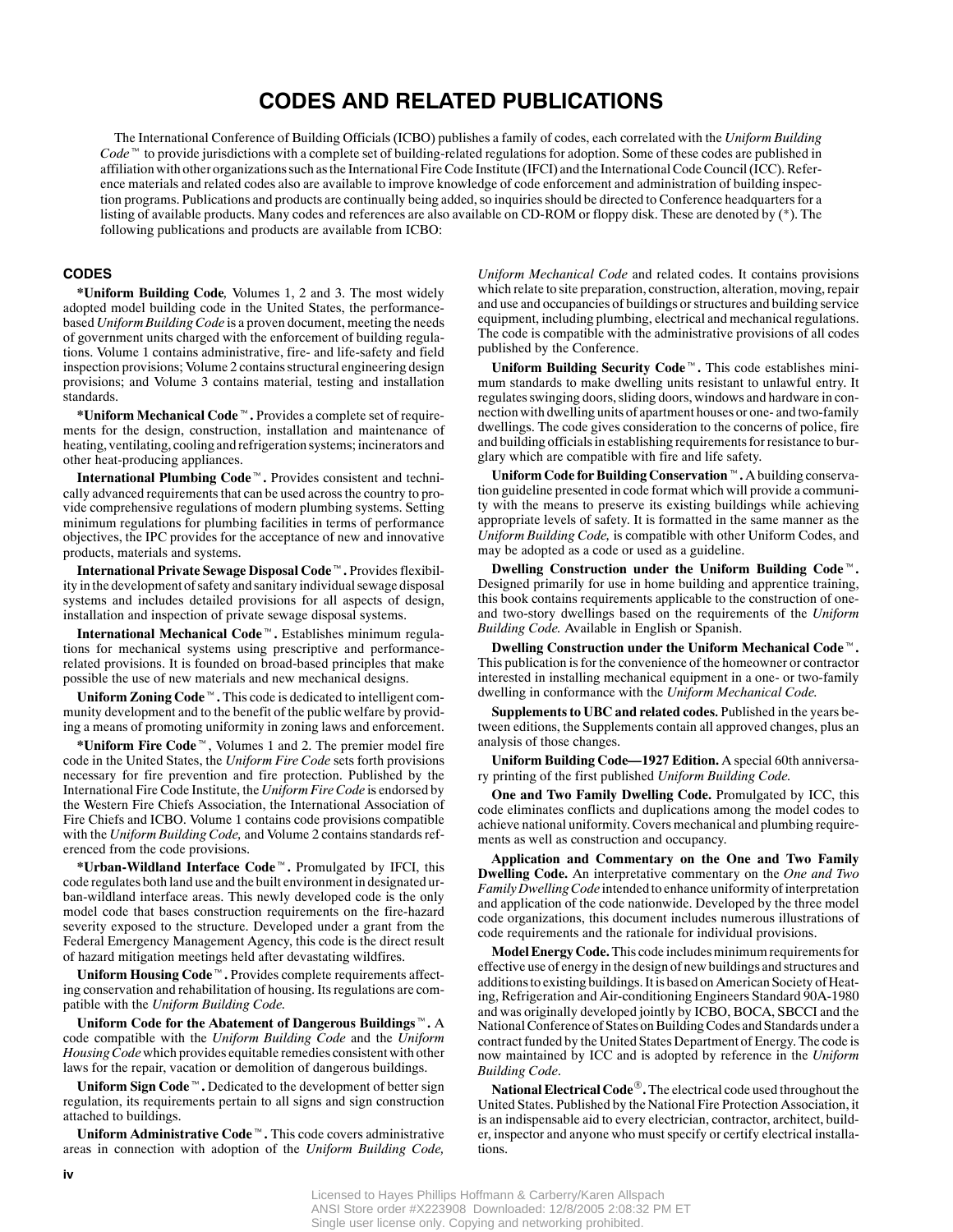#### **TECHNICAL REFERENCES AND EDUCATIONAL MATERIALS**

Analysis of Revisions to the Uniform Codes<sup>™</sup>. An analysis of changes between the previous and new editions of the Uniform Codes is provided. Changes between code editions are noted either at the beginning of chapters or in the margins of the code text.

**\*Handbook to the Uniform Building Code.** The handbook is a completely detailed and illustrated commentary on the *Uniform Building Code,* tracing historical background and rationale of the codes through the current edition. Also included are numerous drawings and figures clarifying the application and intent of the code provisions. Also available in electronic format.

**\*Handbook to the Uniform Mechanical Code.** An indispensable tool for understanding the provisions of the current UMC, the handbook traces the historical background and rationale behind the UMC provisions, includes 160 figures which clarify the intent and application of the code, and provides a chapter-by-chapter analysis of the UMC.

**\*Uniform Building Code Application Manual.** This manual discusses sections of the *Uniform Building Code* with a question-andanswer format, providing a comprehensive analysis of the intent of the code sections. Most sections include illustrative examples. The manual is in loose-leaf format so that code applications published in *Building Standards* magazine may be inserted. Also available in electronic format.

**\*Uniform Mechanical Code Application Manual.** As a companion document to the *Uniform Mechanical Code,* this manual provides a comprehensive analysis of the intent of a number of code sections in an easy-to-use question-and-answer format. The manual is available in a loose-leaf format and includes illustrative examples for many code sections.

**\*Uniform Fire Code Applications Manual.** This newly developed manual provides questions and answers regarding UFC provisions. A comprehensive analysis of the intent of numerous code sections, the manual is in a loose-leaf format for easy insertion of code applications published in IFCI's Fire Code Journal.

**Quick-Reference Guide to the Occupancy Requirements of the 1997 UBC.** Code requirements are compiled in this publication by occupancy groups for quick access. These tabulations assemble requirements for each occupancy classification in the code. Provisions, such as fire-resistive ratings for occupancy separations in Table 3-B, exterior wall and opening protection requirements in Table 5-A-1, and fire-resistive ratings for types of construction in Table 6-A, are tabulated for quick reference and comparison.

**Plan Review Manual.** A practical text that will assist and guide both the field inspector and plan reviewer in applying the code requirements. This manual covers the nonstructural and basic structural aspects of plan review.

**Field Inspection Manual.** An important fundamental text for courses of study at the community college and trade or technical school level. It is an effective text for those studying building construction or architecture and includes sample forms and checklists for use in the field.

**Building Department Administration.** An excellent guide for improvement of skills in departmental management and in the enforcement and application of the Building Code and other regulations administered by a building inspection department. This textbook will also be a valuable aid to instructors, students and those in related professional fields.

**Building Department Guide to Disaster Mitigation.** This new, expanded guide is designed to assist building departments in developing or updating disaster mitigation plans. Subjects covered include guidelines for damage mitigation, disaster-response management, immediate response, mutual aid and inspections, working with the media, repair and recovery policies, and public information bulletins. This publication is a must for those involved in preparing for and responding to disaster.

**Building Official Management Manual.** This manual addresses the unique nature of code administration and the managerial duties of the building official. A supplementary insert addresses the budgetary

and financial aspects of a building department. It is also an ideal resource for those preparing for the management module of the CABO Building Official Certification Examination.

**Legal Aspects of Code Administration.**A manual developed bythe three model code organizations to inform the building official on the legal aspects of the profession. The text is written in a logical sequence with explanation of legal terminology. It is designed to serve as a refresher for those preparing to take the legal module of the CABO Building Official Certification Examination.

**Illustrated Guide to Conventional Construction Provisions of the UBC.** This comprehensive guide and commentary provides detailed explanations of the conventional construction provisions in the UBC, including descriptive discussions and illustrated drawings to convey the prescriptive provisions related to wood-frame construction.

**Introduction to the Uniform Building Code.** A workbook that provides an overview of the basics of the UBC.

**Uniform Building Code Update Workbook.** This manual addresses many of the changes to the administrative, fire- and life-safety, and inspection provisions appearing in the UBC.

**UMC Workbook.** Designed for independent study or use with instructor-led programs based on the *Uniform Mechanical Code,* this comprehensive study guide consists of 16 learning sessions, with the first two sessions reviewing the purpose, scope, definitions and administrative provisions and the remaining 14 sessions progressively exploring the requirements for installing, inspecting and maintaining heating, ventilating, cooling and refrigeration systems.

**UBC Field Inspection Workbook.** A comprehensive workbook for studying the provisions of the UBC. Divided into 12 sessions, this workbook focuses on the UBC combustible construction requirements for the inspection of wood-framed construction.

**Concrete Manual.** A publication for individuals seeking an understanding of the fundamentals of concrete field technology and inspection practices. Of particular interest to concrete construction inspectors, it will also benefit employees of concrete producers, contractors, testing and inspection laboratories and material suppliers.

**Reinforced Concrete Masonry Construction Inspector's Handbook.** A comprehensive information source written especially for masonry inspection covering terminology, technology, materials, quality control, inspection and standards. Published jointly by ICBO and the Masonry Institute of America.

**You Can Build It!** Sponsored by ICBO in cooperation with CABO, this booklet contains information and advice to aid "do-it-yourselfers" with building projects. Provides guidance in necessary procedures such as permit requirements, codes, plans, cost estimation, etc.

**Guidelines for Manufactured Housing Installations.** A guideline in code form implementing the*Uniform Building Code* and its companion code documents to regulate the permanent installation of a manufactured home on a privately owned, nonrental site. A commentary is included to explain specific provisions, and codes applying to each component part are defined.

**Accessibility Reference Guide.** This guide is a valuable resource for architects, interior designers, plan reviewers and others who design and enforce accessibility provisions. Features include accessibility requirements, along with detailed commentary and graphics to clarify the provisions; cross-references to other applicable sections of the UBC and the Americans with Disabilities Act Accessibility Guidelines; a checklist of UBC provisions on access and usability requirements; and many other useful references.

**Educational and Technical Reference Materials.** The Conference has been a leader in the development of texts and course material to assist in the educational process. These materials include vital information necessary for the building official and subordinates in carrying out their responsibilities and have proven to be excellent references in connection with community college curricula and higher-level courses in the field of building construction technology and inspection and in the administration of building departments. Included are plan review checklists for structural, nonstructural, mechanical and fire-safety provisions and a full line of videotapes and automated products.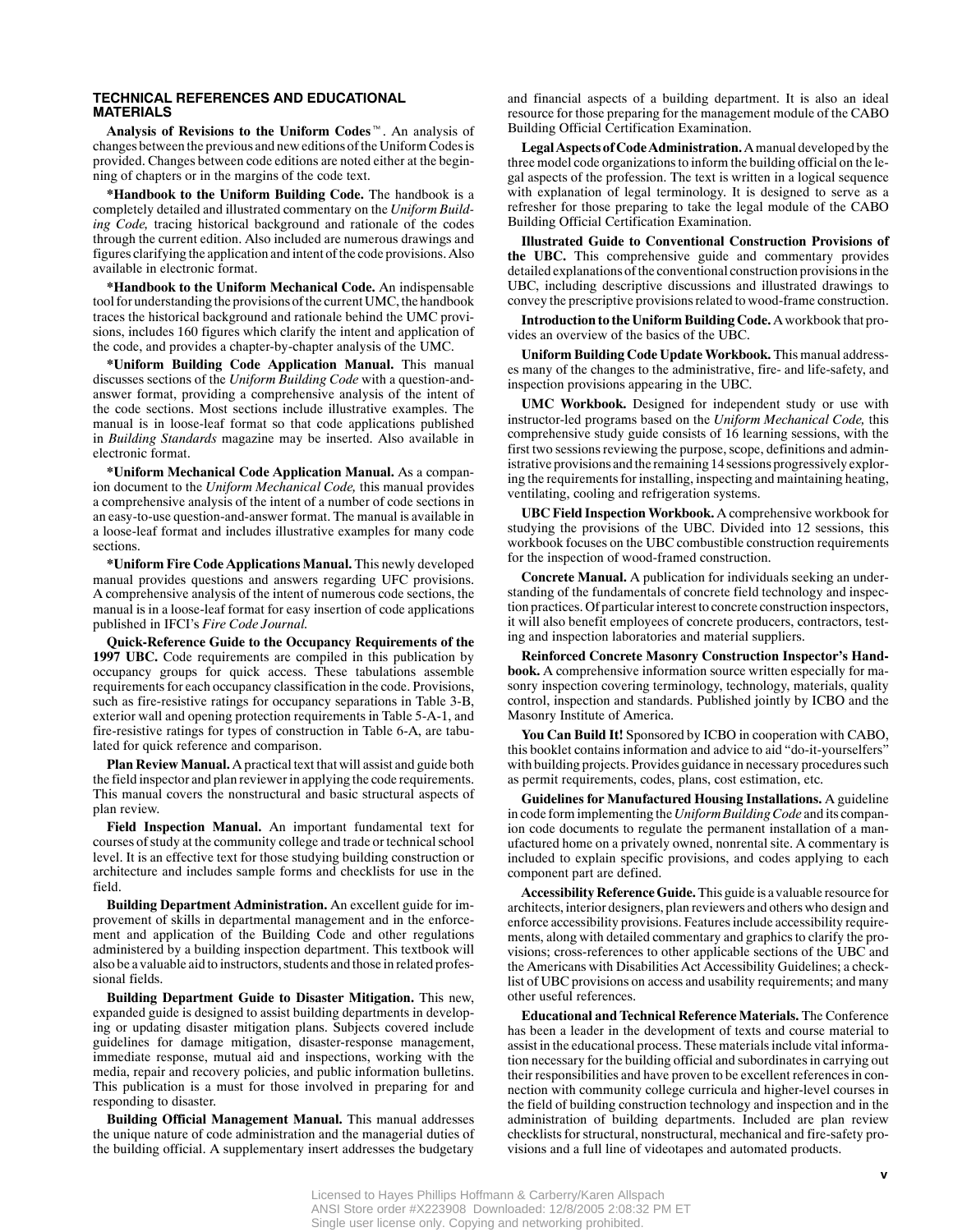# **TABLE OF CONTENTS**

|                                                                     | Chapter 1 Title and Scope                                                    | $\mathbf{1}$   |
|---------------------------------------------------------------------|------------------------------------------------------------------------------|----------------|
|                                                                     |                                                                              | 1              |
|                                                                     | Section 102 Purpose and Scope                                                | 1              |
|                                                                     | Section 103 Alterations, Additions and Repairs                               | 1              |
|                                                                     | Chapter 2 Enforcement                                                        | 3              |
|                                                                     | Section 201 General                                                          | 3              |
|                                                                     | Section 202 Abatement of Dangerous Buildings                                 | 3              |
|                                                                     | Section 203 Violations                                                       | 3              |
|                                                                     | Section 204 Inspection of Work                                               | 3              |
|                                                                     | Section 205 Board of Appeals                                                 | 3              |
|                                                                     | Chapter 3 Definitions                                                        | 5              |
|                                                                     | Section 301 General                                                          | 5              |
|                                                                     | Section 302 Dangerous Building                                               | 5              |
| $\overline{7}$<br>Chapter 4 Notices and Orders of Building Official |                                                                              |                |
|                                                                     | Section 401 General $\ldots, \ldots, \ldots, \ldots, \ldots, \ldots, \ldots$ | 7              |
|                                                                     | Section 402 Recordation of Notice and Order                                  | 7              |
|                                                                     | Section 403 Repair, Vacation and Demolition                                  | $\overline{7}$ |
|                                                                     | Section 404 Notice to Vacate                                                 | 8              |
| Chapter 5 Appeal                                                    |                                                                              | 9              |
|                                                                     | Section 501 General $\ldots, \ldots, \ldots, \ldots, \ldots, \ldots, \ldots$ | 9              |
|                                                                     | Section 502 Effect of Failure to Appeal                                      | 9              |
|                                                                     | Section 503 Scope of Hearing on Appeal                                       | 9              |
|                                                                     | Section 504 Staying of Order under Appeal                                    | 9              |
| <b>Chapter 6 Procedures for Conduct of Hearing Appeals</b> .<br>11  |                                                                              |                |
|                                                                     | Section 601 General                                                          | 11             |
|                                                                     | Section 602 Form of Notice of Hearing                                        | 11             |
|                                                                     | Section 603 Subpoenas                                                        | 11             |

|             | Section 604 Conduct of Hearing                                                          | 11 |
|-------------|-----------------------------------------------------------------------------------------|----|
|             | Section 605 Method and Form of Decision                                                 | 12 |
| Chapter 7   | <b>Enforcement of the Order of the</b><br>Building Official or the Board of Appeals     | 13 |
|             | Section 701 Compliance                                                                  | 13 |
|             | Section 702 Extension of Time to Perform Work                                           | 13 |
|             | Section 703 Interference with Repair or Demolition<br>Work Prohibited                   | 13 |
|             | <b>Chapter 8 Performance of Work of Repair or Demolition</b>                            | 15 |
|             | Section 801 General $\ldots, \ldots, \ldots, \ldots, \ldots, \ldots, \ldots$            | 15 |
|             | Section 802 Repair and Demolition Fund                                                  | 15 |
|             | Chapter 9 Recovery of Cost of Repair or Demolition                                      | 17 |
|             | Section 901 Account of Expense, Filing of Report                                        | 17 |
|             | Section 902 Notice of Hearing                                                           | 17 |
|             | Section 903 Protests and Objections                                                     | 17 |
|             | Section 904 Hearing of Protests                                                         | 17 |
|             | Section 905 Personal Obligation or Special Assessment                                   | 17 |
|             | Section 906 Contest                                                                     | 17 |
|             | Section 907 Authority for Installment Payment of<br>Assessments with Interest           | 17 |
|             | Section 908 Lien of Assessment                                                          | 17 |
|             | Section 909 Report to Assessor and Tax Collector:<br>Addition of Assessment to Tax Bill | 17 |
|             | Section 910 Filing Copy of Report with<br>County Auditor                                | 18 |
| Section 911 | Collection of Assessment: Penalties for<br>Foreclosure                                  | 18 |
|             | Section 912 Repayment of Repair and Demolition                                          | 18 |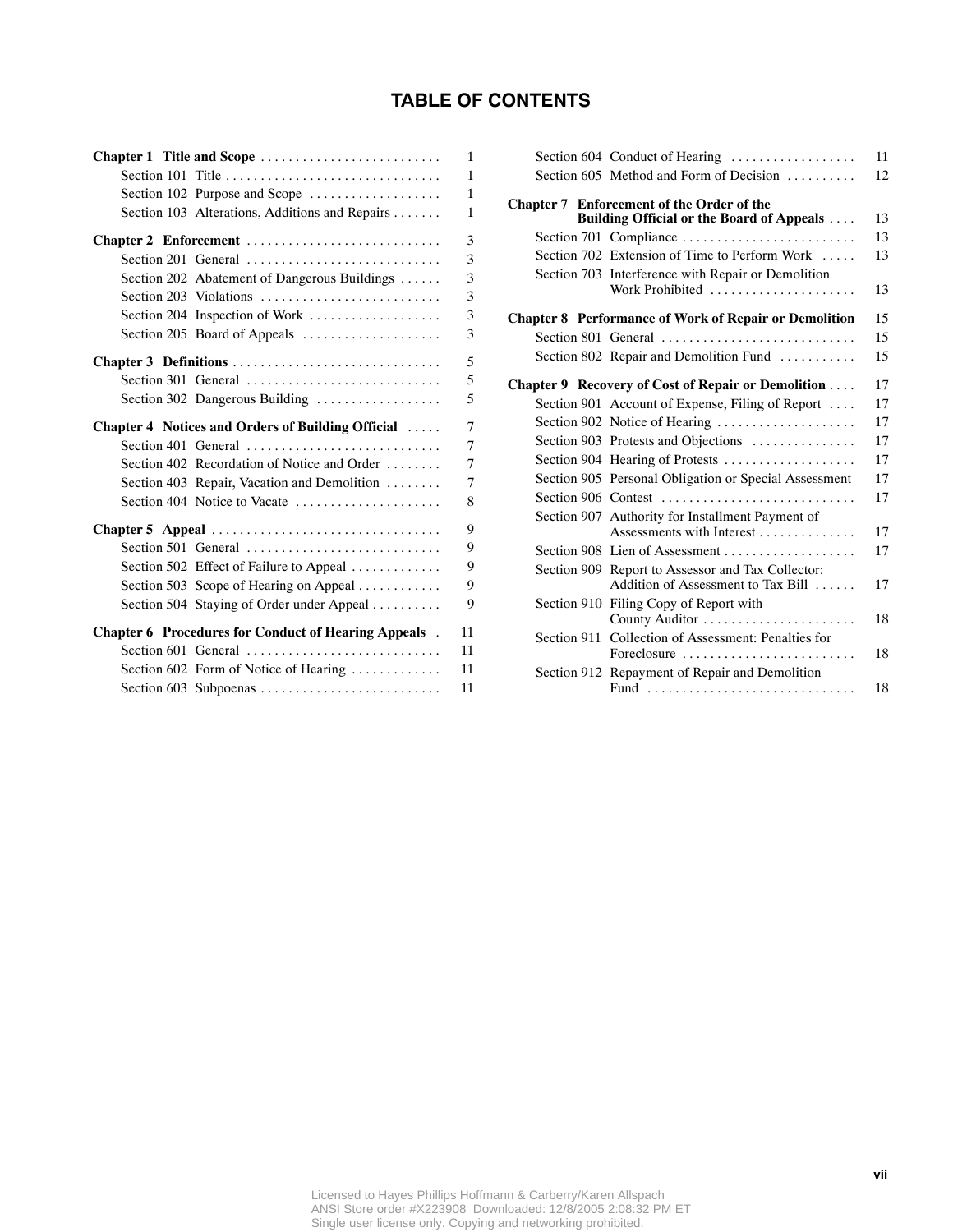# **Chapter 1 TITLE AND SCOPE**

### **SECTION 101 – TITLE**

These regulations shall be known as the *Uniform Code for the Abatement of Dangerous Buildings,* may be cited as such, and will be referred to herein as "this code."

#### **SECTION 102 - PURPOSE AND SCOPE**

**102.1 Purpose.** It is the purpose of this code to provide a just, equitable and practicable method, to be cumulative with and in addition to any other remedy provided by the Building Code, Housing Code or otherwise available by law, whereby buildings or structures which from any cause endanger the life, limb, health, morals, property, safety or welfare of the general public or their occupants may be required to be repaired, vacated or demolished.

The purpose of this code is not to create or otherwise establish or designate any particular class or group of persons who will or should be especially protected or benefited by the terms of this code.

**102.2 Scope.** The provisions of this code shall apply to all dangerous buildings, as herein defined, which are now in existence or which may hereafter become dangerous in this jurisdiction.

#### **SECTION 103 - ALTERATIONS, ADDITIONS AND REPAIRS**

All buildings or structures which are required to be repaired under the provisions of this code shall be subject to the provisions of Section 3403 of the Building Code.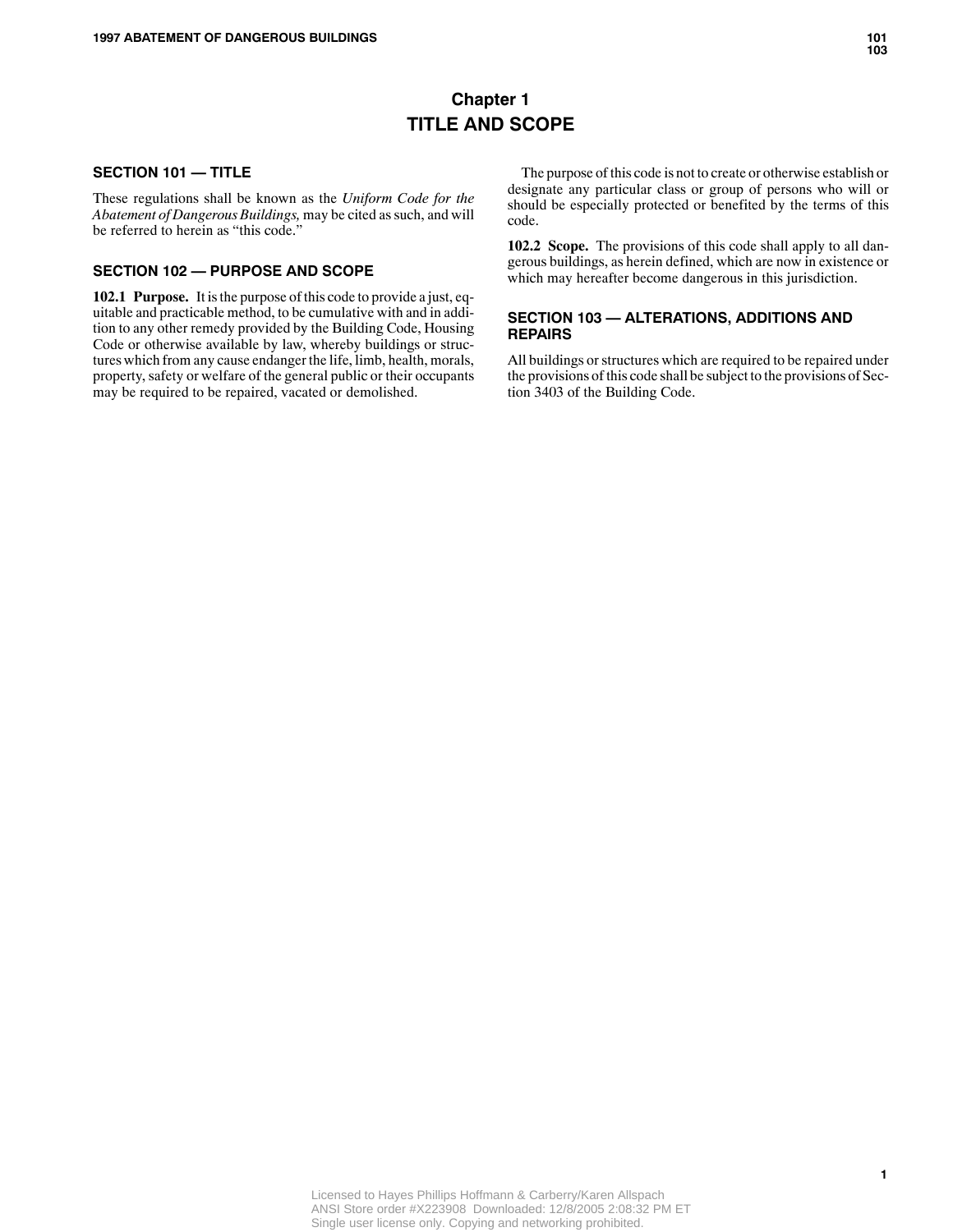# **Chapter 2 ENFORCEMENT**

#### **SECTION 201 – GENERAL**

**201.1 Administration.** The building official is hereby authorized to enforce the provisions of this code.

The building official shall have the power to render interpretations of this code and to adopt and enforce rules and supplemental regulations in order to clarify the application of its provisions. Such interpretations, rules and regulations shall be in conformity with the intent and purpose of this code.

**201.2 Inspections.** The health officer, the fire marshal and the building official are hereby authorized to make such inspections and take such actions as may be required to enforce the provisions of this code.

**201.3 Right of Entry.** When it is necessary to make an inspection to enforce the provisions of this code, or when the building official or the building official's authorized representative has reasonable cause to believe that there exists in a building or upon a premises a condition which is contrary to or in violation of this code which makes the building or premises unsafe, dangerous or hazardous, the building official may enter the building or premises at reasonable times to inspect or to perform the duties imposed by this code, provided that if such building or premises be occupied that credentials be presented to the occupant and entry requested. If such building or premises be unoccupied, the building official shall first make a reasonable effort to locate the owner or other persons having charge or control of the building or premises and request entry. If entry is refused, the building official shall have recourse to the remedies provided by law to secure entry.

"Authorized representative" shall include the officers named in Section 201.2 and their authorized inspection personnel.

#### **SECTION 202 - ABATEMENT OF DANGEROUS BUILDINGS**

All buildings or portions thereof which are determined after inspection by the building official to be dangerous as defined in this code are hereby declared to be public nuisances and shall be abated by repair, rehabilitation, demolition or removal in accordance with the procedure specified in Section 401 of this code.

#### **SECTION 203 - VIOLATIONS**

It shall be unlawful for any person, firm or corporation to erect, construct, enlarge, alter, repair, move, improve, remove, convert or demolish, equip, use, occupy or maintain any building or structure or cause or permit the same to be done in violation of this code.

#### **SECTION 204 – INSPECTION OF WORK**

All buildings or structures within the scope of this code and all construction or work for which a permit is required shall be subject to inspection by the building official in accordance with and in the manner provided by this code and Sections 108 and 1701 of the Building Code.

#### **SECTION 205 - BOARD OF APPEALS**

**205.1 General.** In order to hear and decide appeals of orders, decisions or determinations made by the building official relative to the application and interpretations of this code, there shall be and is hereby created a board of appeals consisting of members who are qualified by experience and training to pass upon matters pertaining to building construction and who are not employees of the jurisdiction. The building official shall be an ex officio member and shall act as secretary to said board but shall have no vote upon any matter before the board. The board of appeals shall be appointed by the governing body and shall hold office at its pleasure. The board shall adopt rules of procedure for conducting its business and shall render all decisions and findings in writing to the appellant, with a duplicate copy to the building official. Appeals to the board shall be processed in accordance with the provisions contained in Section 501 of this code. Copies of all rules or regulations adopted by the board shall be delivered to the building official, who shall make them freely accessible to the public.

**205.2 Limitations of Authority.** The board of appeals shall have no authority relative to interpretation of the administrative provisions of this code nor shall the board be empowered to waive requirements of this code.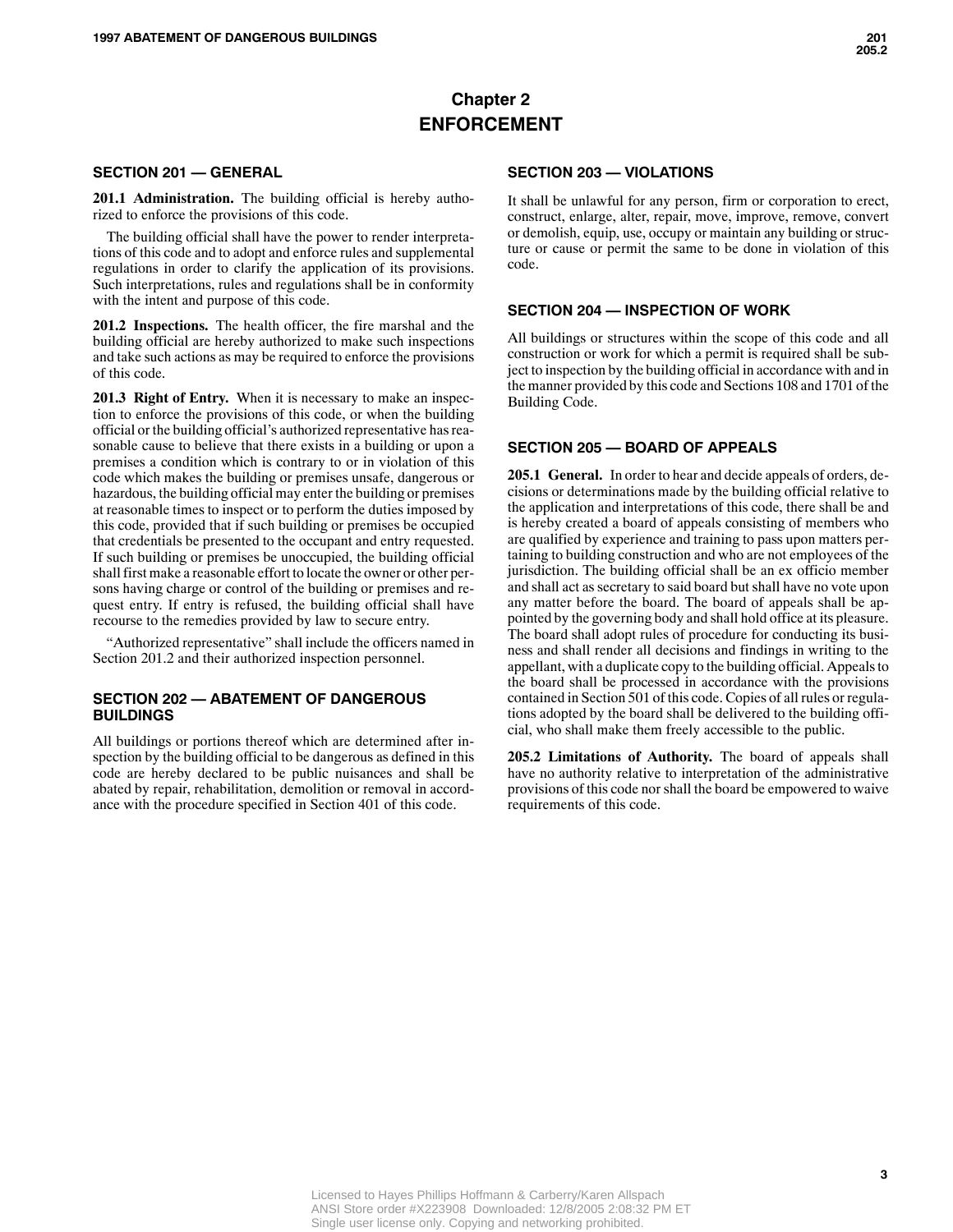# **Chapter 3 DEFINITIONS**

#### **SECTION 301 – GENERAL**

For the purpose of this code, certain terms, phrases, words and their derivatives shall be construed as specified in either this chapter or as specified in the Building Code or the Housing Code. Where terms are not defined, they shall have their ordinary accepted meanings within the context with which they are used. Webster's Third New International Dictionary of the English Lan*guage, Unabridged,* copyright 1986, shall be construed as providing ordinary accepted meanings. Words used in the singular include the plural and the plural the singular. Words used in the masculine gender include the feminine and the feminine the masculine.

**BUILDING CODE** is the *Uniform Building Code* promulgated by the International Conference of Building Officials, as adopted by this jurisdiction.

**DANGEROUS BUILDING** is any building or structure deemed to be dangerous under the provisions of Section 302 of this code.

**HOUSING CODE** is the *Uniform Housing Code* promulgated by the International Conference of Building Officials, as adopted by this jurisdiction.

#### **SECTION 302 - DANGEROUS BUILDING**

For the purpose of this code, any building or structure which has any or all of the conditions or defects hereinafter described shall be deemed to be a dangerous building, provided that such conditions or defects exist to the extent that the life, health, property or safety of the public or its occupants are endangered.

1. Whenever any door, aisle, passageway, stairway or other means of exit is not of sufficient width or size or is not so arranged as to provide safe and adequate means of exit in case of fire or panic.

2. Whenever the walking surface of any aisle, passageway, stairway or other means of exit is so warped, worn, loose, torn or otherwise unsafe as to not provide safe and adequate means of exit in case of fire or panic.

3. Whenever the stress in any materials, member or portion thereof, due to all dead and live loads, is more than one and one half times the working stress or stresses allowed in the Building Code for new buildings of similar structure, purpose or location.

4. Whenever any portion thereof has been damaged by fire, earthquake, wind, flood or by any other cause, to such an extent that the structural strength or stability thereof is materially less than it was before such catastrophe and is less than the minimum requirements of the Building Code for new buildings of similar structure, purpose or location.

5. Whenever any portion or member or appurtenance thereof is likely to fail, or to become detached or dislodged, or to collapse and thereby injure persons or damage property.

6. Whenever any portion of a building, or any member, appurtenance or ornamentation on the exterior thereof is not of sufficient strength or stability, or is not so anchored, attached or fastened in place so as to be capable of resisting a wind pressure of one half of that specified in the Building Code for new buildings of similar structure, purpose or location without exceeding the working stresses permitted in the Building Code for such buildings.

7. Whenever any portion thereof has wracked, warped, buckled or settled to such an extent that walls or other structural portions have materially less resistance to winds or earthquakes than is required in the case of similar new construction.

8. Whenever the building or structure, or any portion thereof, because of (i) dilapidation, deterioration or decay; (ii) faulty construction; (iii) the removal, movement or instability of any portion of the ground necessary for the purpose of supporting such building; (iv) the deterioration, decay or inadequacy of its foundation; or (v) any other cause, is likely to partially or completely collapse.

9. Whenever, for any reason, the building or structure, or any portion thereof, is manifestly unsafe for the purpose for which it is being used.

10. Whenever the exterior walls or other vertical structural members list, lean or buckle to such an extent that a plumb line passing through the center of gravity does not fall inside the middle one third of the base.

11. Whenever the building or structure, exclusive of the foundation, shows 33 percent or more damage or deterioration of its supporting member or members, or 50 percent damage or deterioration of its nonsupporting members, enclosing or outside walls or coverings.

12. Whenever the building or structure has been so damaged by fire, wind, earthquake or flood, or has become so dilapidated or deteriorated as to become (i) an attractive nuisance to children; (ii) a harbor for vagrants, criminals or immoral persons; or as to (iii) enable persons to resort thereto for the purpose of committing unlawful or immoral acts.

13. Whenever any building or structure has been constructed, exists or is maintained in violation of any specific requirement or prohibition applicable to such building or structure provided by the building regulations of this jurisdiction, as specified in the Building Code or Housing Code, or of any law or ordinance of this state or jurisdiction relating to the condition, location or structure of buildings.

14. Whenever any building or structure which, whether or not erected in accordance with all applicable laws and ordinances, has in any nonsupporting part, member or portion less than 50 percent, or in any supporting part, member or portion less than 66 percent of the (i) strength, (ii) fire-resisting qualities or characteristics, or (iii) weather-resisting qualities or characteristics required by law in the case of a newly constructed building of like area, height and occupancy in the same location.

15. Whenever a building or structure, used or intended to be used for dwelling purposes, because of inadequate maintenance, dilapidation, decay, damage, faulty construction or arrangement, inadequate light, air or sanitation facilities, or otherwise, is determined by the health officer to be unsanitary, unfit for human habitation or in such a condition that is likely to cause sickness or disease.

16. Whenever any building or structure, because of obsolescence, dilapidated condition, deterioration, damage, inadequate exits, lack of sufficient fire-resistive construction, faulty electric wiring, gas connections or heating apparatus, or other cause, is determined by the fire marshal to be a fire hazard.

17. Whenever any building or structure is in such a condition as to constitute a public nuisance known to the common law or in equity jurisprudence.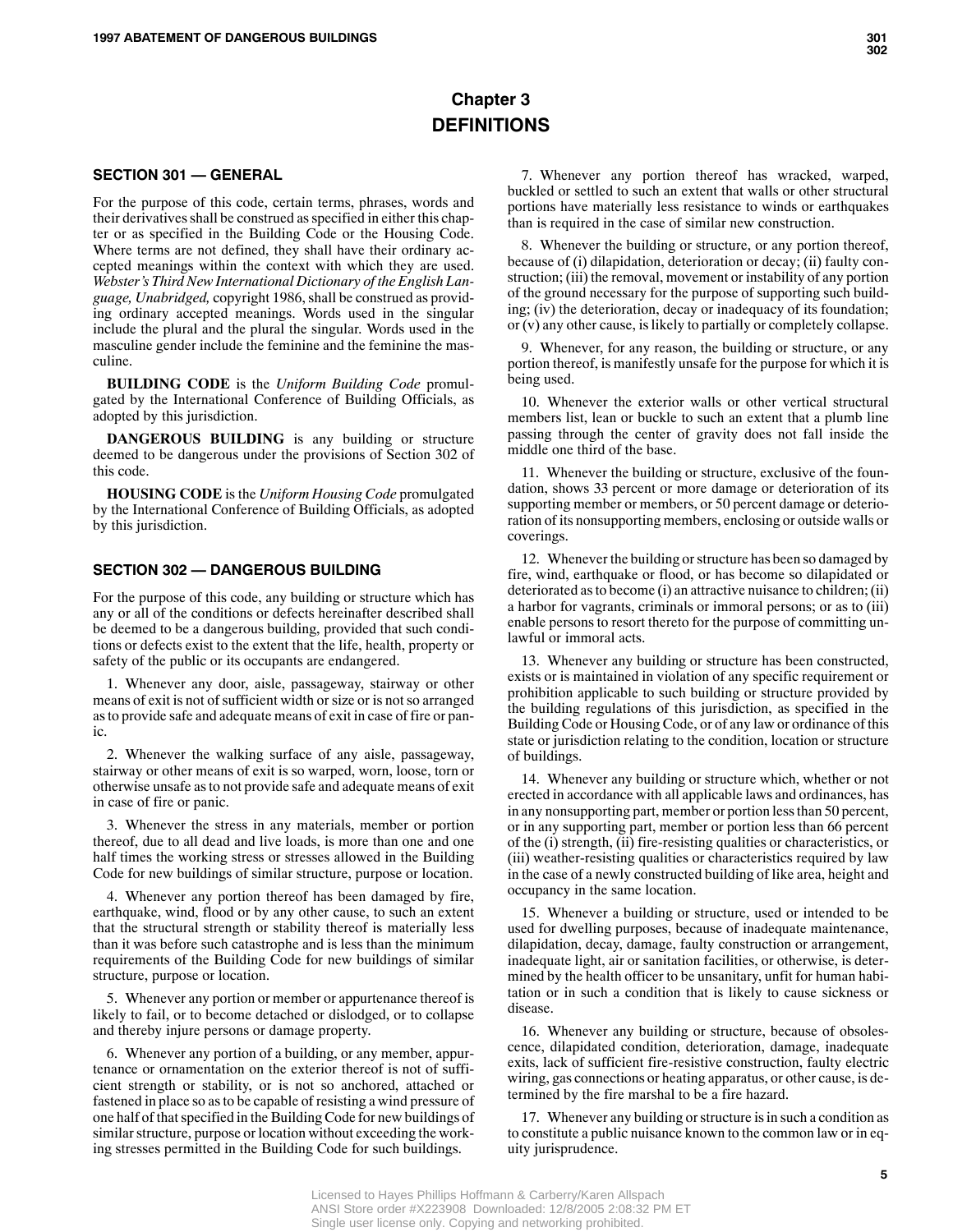18. Whenever any portion of a building or structure remains on a site after the demolition or destruction of the building or structure or whenever any building or structure is abandoned for a period in excess of six months so as to constitute such building or portion thereof an attractive nuisance or hazard to the public.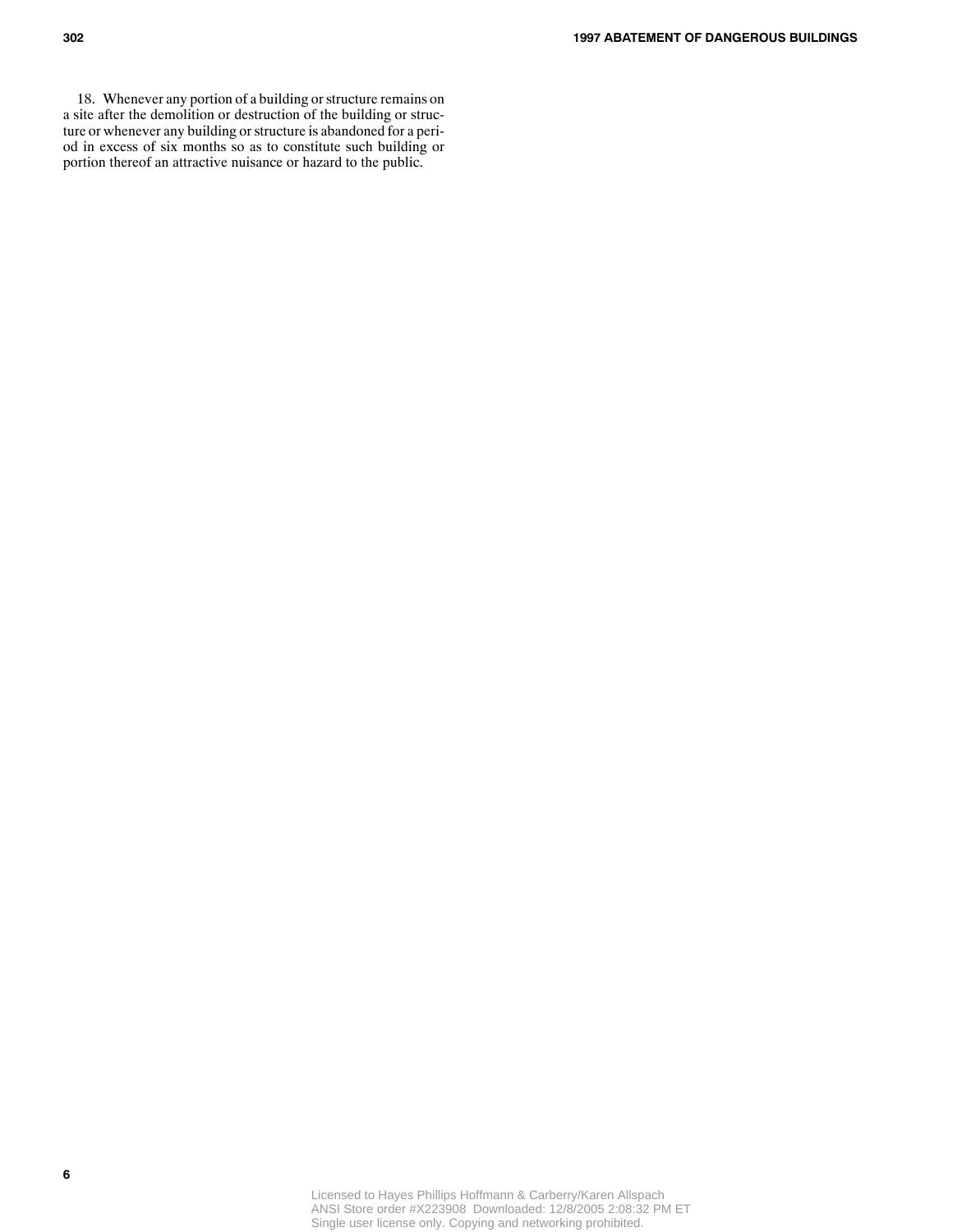# **Chapter 4 NOTICES AND ORDERS OF BUILDING OFFICIAL**

#### **SECTION 401 – GENERAL**

**401.1 Commencement of Proceedings.** When the building official has inspected or caused to be inspected any building and has found and determined that such building is a dangerous building, the building official shall commence proceedings to cause the repair, vacation or demolition of the building.

**401.2 Notice and Order.** The building official shall issue a notice and order directed to the record owner of the building. The notice and order shall contain:

1. The street address and a legal description sufficient for identification of the premises upon which the building is located.

2. A statement that the building official has found the building to be dangerous with a brief and concise description of the conditions found to render the building dangerous under the provisions of Section 302 of this code.

3. A statement of the action required to be taken as determined by the building official.

- 3.1 If the building official has determined that the building or structure must be repaired, the order shall require that all required permits be secured therefor and the work physically commenced within such time (not to exceed 60 days from the date of the order) and completed within such time as the building official shall determine is reasonable under all of the circumstances.
- 3.2 If the building official has determined that the building or structure must be vacated, the order shall require that the building or structure shall be vacated within a time certain from the date of the order as determined by the building official to be reasonable.
- 3.3 If the building official has determined that the building or structure must be demolished, the order shall require that the building be vacated within such time as the building official shall determine is reasonable (not to exceed 60 days from the date of the order); that all required permits be secured therefor within 60 days from the date of the order; and that the demolition be completed within such time as the building official shall determine is reasonable.

4. Statements advising that if any required repair or demolition work (without vacation also being required) is not commenced within the time specified, the building official (i) will order the building vacated and posted to prevent further occupancy until the work is completed, and (ii) may proceed to cause the work to be done and charge the costs thereof against the property or its owner.

5. Statements advising (i) that any person having any record title or legal interest in the building may appeal from the notice and order or any action of the building official to the board of appeals, provided the appeal is made in writing as provided in this code and filed with the building official within 30 days from the date of service of such notice and order; and (ii) that failure to appeal will constitute a waiver of all right to an administrative hearing and determination of the matter.

**401.3 Service of Notice and Order.** The notice and order, and any amended or supplemental notice and order, shall be served upon the record owner and posted on the property; and one copy thereof shall be served on each of the following if known to the building official or disclosed from official public records: the holder of any mortgage or deed of trust or other lien or encumbrance of record; the owner or holder of any lease of record; and the holder of any other estate or legal interest of record in or to the building or the land on which it is located. The failure of the building official to serve any person required herein to be served shall not invalidate any proceedings hereunder as to any other person duly served or relieve any such person from any duty or obligation imposed by the provisions of this section.

**401.4 Method of Service.** Service of the notice and order shall be made upon all persons entitled thereto either personally or by mailing a copy of such notice and order by certified mail, postage prepaid, return receipt requested, to each such person at their address as it appears on the last equalized assessment roll of the county or as known to the building official. If no address of any such person so appears or is known to the building official, then a copy of the notice and order shall be so mailed, addressed to such person, at the address of the building involved in the proceedings. The failure of any such person to receive such notice shall not affect the validity of any proceedings taken under this section. Service by certified mail in the manner herein provided shall be effective on the date of mailing.

**401.5 Proof of Service.** Proof of service of the notice and order shall be certified to at the time of service by a written declaration under penalty of perjury executed by the persons effecting service, declaring the time, date and manner in which service was made. The declaration, together with any receipt card returned in acknowledgment of receipt by certified mail shall be affixed to the copy of the notice and order retained by the building official.

#### **SECTION 402 — RECORDATION OF NOTICE AND ORDER**

If compliance is not had with the order within the time specified therein, and no appeal has been properly and timely filed, the building official shall file in the office of the county recorder a certificate describing the property and certifying (i) that the building is a dangerous building and (ii) that the owner has been so notified. Whenever the corrections ordered shall thereafter have been completed or the building demolished so that it no longer exists as a dangerous building on the property described in the certificate, the building official shall file a new certificate with the county recorder certifying that the building has been demolished or all required corrections have been made so that the building is no longer dangerous, whichever is appropriate.

#### **SECTION 403 - REPAIR, VACATION AND DEMOLITION**

The following standards shall be followed by the building official (and by the board of appeals if an appeal is taken) in ordering the repair, vacation or demolition of any dangerous building or structure:

1. Any building declared a dangerous building under this code shall be made to comply with one of the following:

- 1.1 The building shall be repaired in accordance with the current building code or other current code applicable to the type of substandard conditions requiring repair; or
- 1.2 The building shall be demolished at the option of the building owner; or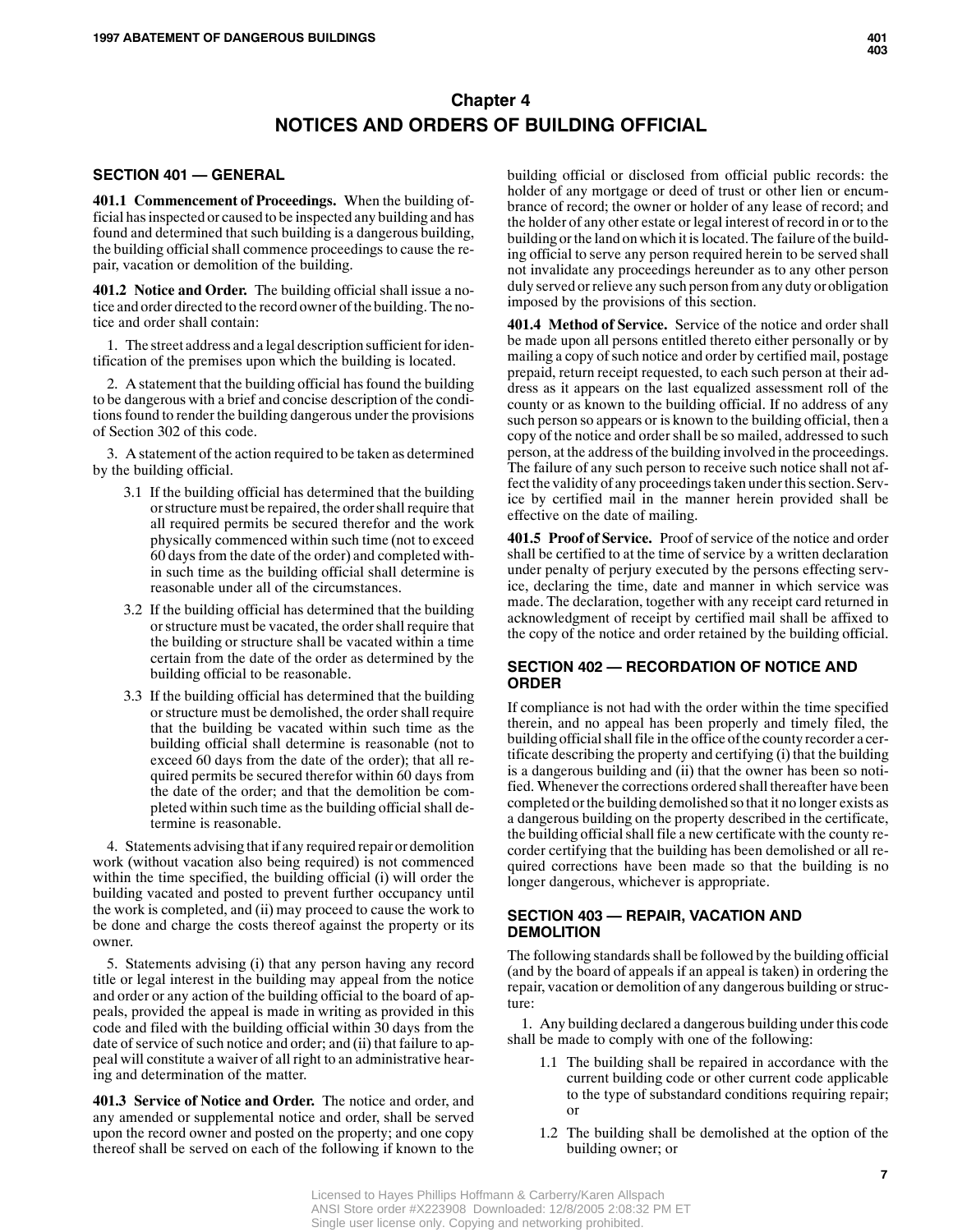1.3 If the building does not constitute an immediate danger to the life, limb, property or safety of the public it may be vacated, secured and maintained against entry.

2. If the building or structure is in such condition as to make it immediately dangerous to the life, limb, property or safety of the public or its occupants, it shall be ordered to be vacated.

### **SECTION 404 – NOTICE TO VACATE**

**404.1 Posting.** Every notice to vacate shall, in addition to being served as provided in Section 401.3, be posted at or upon each exit of the building and shall be in substantially the following form:

#### **DO NOT ENTER UNSAFE TO OCCUPY**

It is a misdemeanor to occupy this building, or to remove or deface this notice.

> Building Official . . . . . . . . of . . . . . . .

**404.2 Compliance.** Whenever such notice is posted, the building official shall include a notification thereof in the notice and order issued under Section 401.2, reciting the emergency and specifying the conditions which necessitate the posting. No person shall remain in or enter any building which has been so posted, except that entry may be made to repair, demolish or remove such building under permit. No person shall remove or deface any such notice after it is posted until the required repairs, demolition or removal have been completed and a certificate of occupancy issued pursuant to the provisions of the Building Code.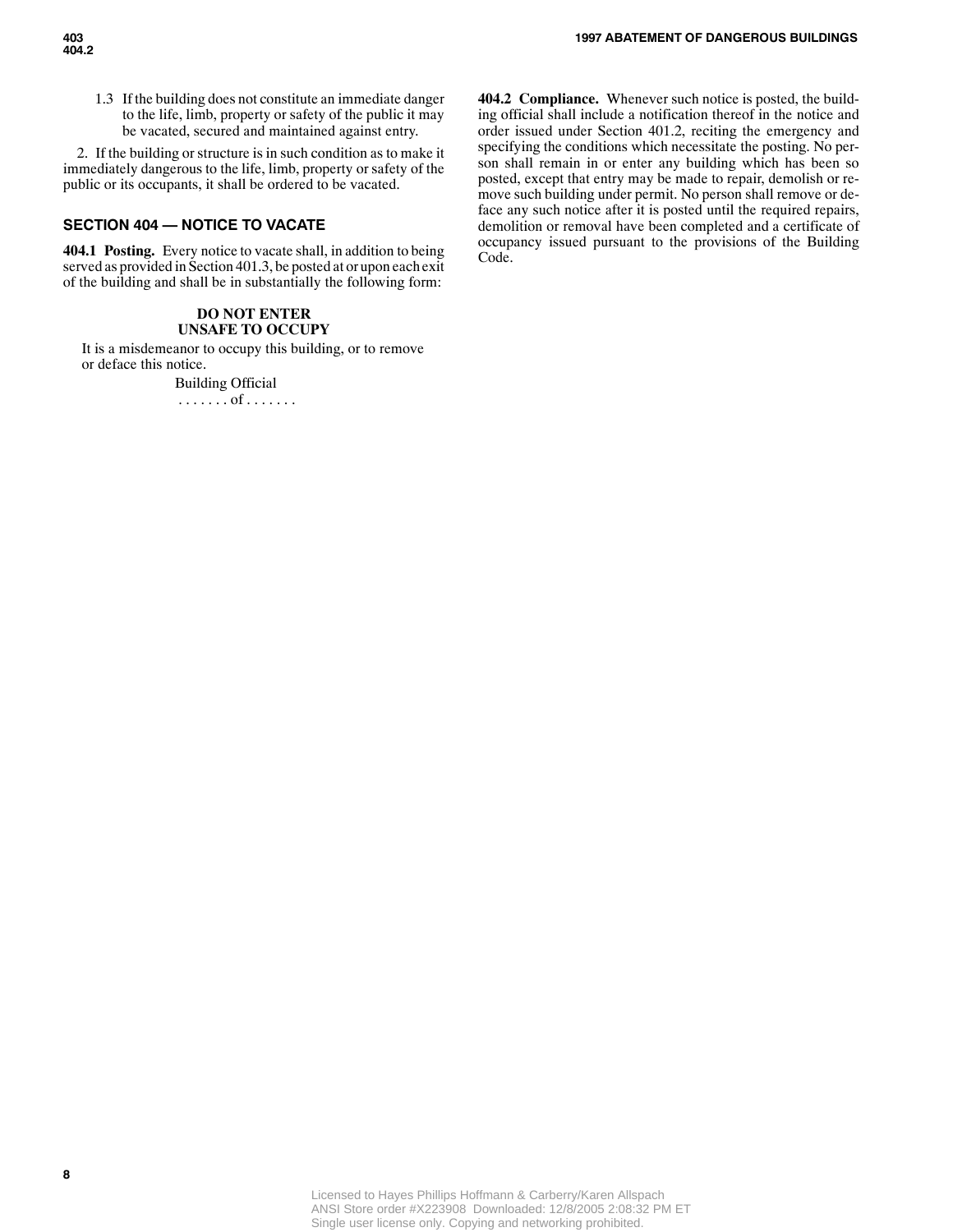# **Chapter 5 APPEAL**

#### **SECTION 501 - GENERAL**

**501.1 Form of Appeal.** Any person entitled to service under Section 401.3 may appeal from any notice and order or any action of the building official under this code by filing at the office of the building official a written appeal containing:

1. A heading in the words: "Before the board of appeals of the  $\dots \dots \dots$  of  $\dots \dots \dots$ ."

2. A caption reading: "Appeal of  $\dots\dots\dots$ ," giving the names of all appellants participating in the appeal.

3. A brief statement setting forth the legal interest of each of the appellants in the building or the landinvolved inthe notice and order.

4. A brief statement in ordinary and concise language of the specific order or action protested, together with any material facts claimed to support the contentions of the appellant.

5. A brief statement in ordinary and concise language of the relief sought and the reasons why it is claimed the protested order or action should be reversed, modified or otherwise set aside.

6. The signatures of all parties named as appellants and their official mailing addresses.

7. The verification (by declaration under penalty of perjury) of at least one appellant as to the truth of the matters stated in the appeal.

The appeal shall be filed within 30 days from the date of the service of such order or action of the building official; provided, however, that if the building or structure is in such condition as to make it immediately dangerous to thelife, limb, property or safety of the public or adjacent property and is ordered vacated and is posted in accordance with Section 404, such appeal shall be filed within 10 days from the date of the service of the notice and order of the building official.

**501.2 Processing of Appeal.** Upon receipt of any appeal filed pursuant to this section, the building official shall present it at the next regular or special meeting of the board of appeals.

**501.3 Scheduling and Noticing Appeal for Hearing.** As soon as practicable after receiving the written appeal, the board of appeals shall fix a date, time and place for the hearing of the appeal by the board. Such date shall not be less than 10 days nor more than 60 days from the date the appeal was filed with the building official. Written notice of the time and place of the hearing shall be given at least 10 days prior to the date of the hearing to each appellant by the secretary of the board either by causing a copy of such notice to be delivered to the appellant personally or by mailing a copy thereof, postage prepaid, addressed to the appellant at the address shown on the appeal.

#### **SECTION 502 - EFFECT OF FAILURE TO APPEAL**

Failure of any person to file an appeal in accordance with the provisions of Section 501 shall constitute a waiver of the right to an administrative hearing and adjudication of the notice and order or any portion thereof.

#### **SECTION 503 – SCOPE OF HEARING ON APPEAL**

Only those matters or issues specifically raised by the appellant shall be considered in the hearing of the appeal.

#### **SECTION 504 – STAYING OF ORDER UNDER APPEAL**

Except for vacation orders made pursuant to Section 404, enforcement of any notice and order of the building official issued under this code shall be stayed during the pendency of an appeal therefrom which is properly and timely filed.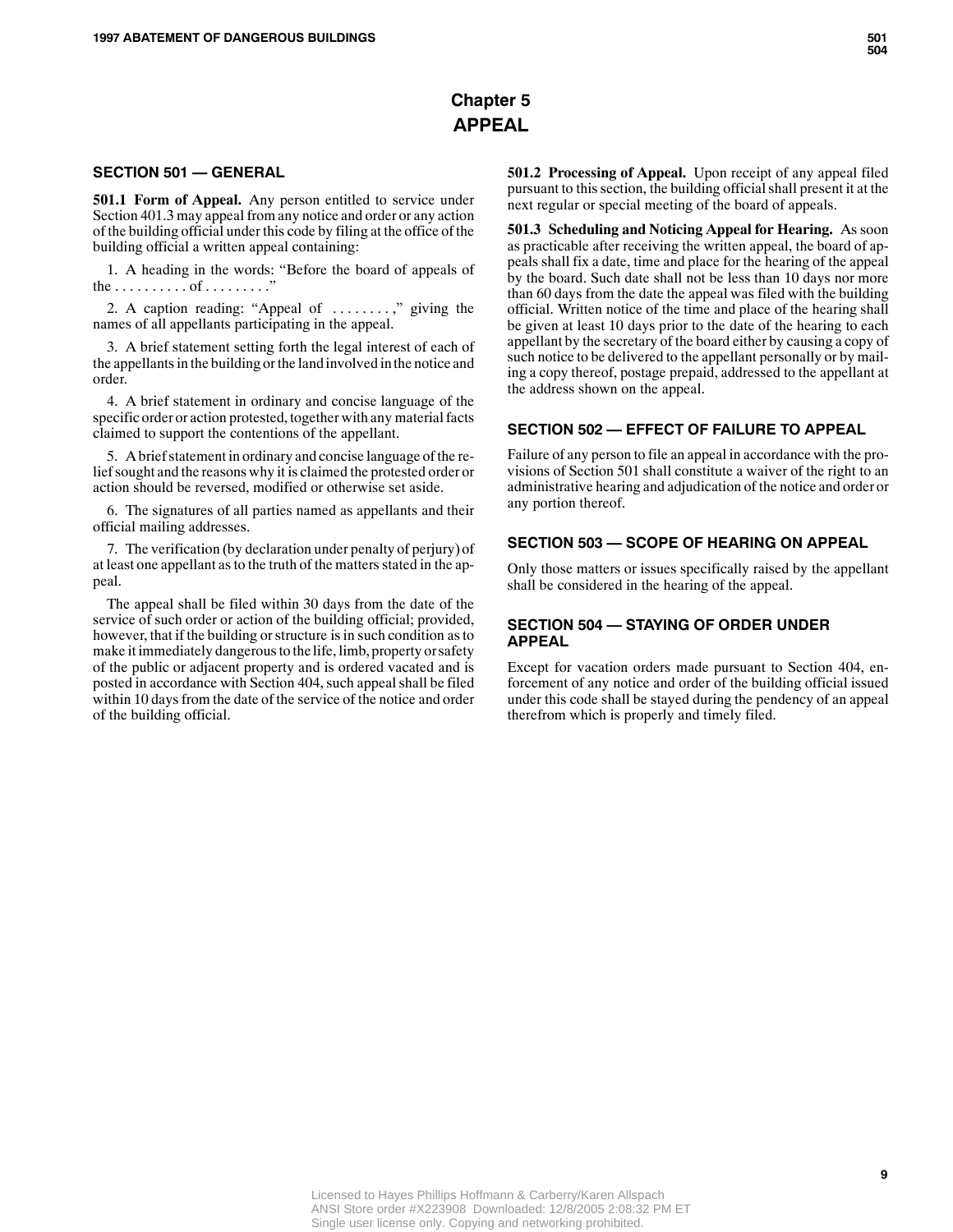# **Chapter 6 PROCEDURES FOR CONDUCT OF HEARING APPEALS**

#### **SECTION 601 – GENERAL**

**601.1 Hearing Examiners.** The board may appoint one ormore hearing examiners or designate one or more of its members to serve as hearing examiners to conduct the hearings. The examiner hearing the case shall exercise all powers relating to the conduct of hearings until it is submitted to the board for decision.

**601.2 Record.** A record of the entire proceedings shall be made by tape recording or by any other means of permanent recording determined to be appropriate by the board.

**601.3 Reporting.** The proceedings at the hearing shall also be reported by a phonographic reporter if requested by any party thereto. A transcript of the proceedings shall be made available to all parties upon request and upon payment of the fee prescribed therefor. Such fees may be established by the board, but shall in no event be greater than the cost involved.

**601.4 Continuances.** The board may grant continuances for good cause shown; however, when a hearing examiner has been assigned to such hearing, no continuances may be granted except by the examiner for good cause shown so long as the matter remains before the examiner.

601.5 Oaths-Certification. In any proceedings under this chapter, the board, any board member, or the hearing examiner has the power to administer oaths and affirmations and to certify to official acts.

**601.6 Reasonable Dispatch.** The board and its representatives shall proceed with reasonable dispatch to conclude any matter before it. Due regard shall be shown for the convenience and necessity of any parties or their representatives.

### **SECTION 602 - FORM OF NOTICE OF HEARING**

The notice to appellant shall be substantially in the following form, but may include other information:

ìYou are hereby notified that a hearing will be held before (the board of appeals or name of hearing examiner)  $at \ldots \ldots \ldots \ldots$  on the  $\ldots \ldots \ldots$  day of  $\ldots \ldots \ldots \ldots$ 19 . . . . . . . , at the hour ......... , upon the notice and order served upon you. You may be present at the hearing. You may be, but need not be, represented by counsel. You may present any relevant evidence and will be given full opportunity to cross-examine all witnesses testifying against you. You may request the issuance of subpoenas to compel the attendance of witnesses and the production of books, documents or other things by filing an affidavit therefor with (board of appeals or name of hearing examiner)."

### **SECTION 603 - SUBPOENAS**

**603.1 Filing of Affidavit.** The board or examiner may obtain the issuance and service of a subpoena for the attendance of witnesses or the production of other evidence at a hearing upon the request of a member of the board or upon the written demand of any party. The issuance and service of such subpoena shall be obtained upon the filing of an affidavit therefor which states the name and address of the proposed witness; specifies the exact things sought to be produced and the materiality thereof in detail to the issues involved; and states that the witness has the desired

things in possession or under control. A subpoena need not be issued when the affidavit is defective in any particular.

**603.2 Cases Referred to Examiner.** In cases where a hearing is referred to an examiner, all subpoenas shall be obtained through the examiner.

**603.3 Penalties.** Any person who refuses without lawful excuse to attend any hearing or to produce material evidence which the person possesses or controls as required by any subpoena served upon such person as provided for herein shall be guilty of a misdemeanor.

#### **SECTION 604 - CONDUCT OF HEARING**

**604.1 Rules.** Hearings need not be conducted according to the technical rules relating to evidence and witnesses.

**604.2 Oral Evidence.** Oral evidence shall be taken only on oath or affirmation.

**604.3 Hearsay Evidence.** Hearsay evidence may be used for the purpose of supplementing or explaining any direct evidence, but shall not be sufficient in itself to support a finding unless it would be admissible over objection in civil actions in courts of competent jurisdiction in this state.

**604.4 Admissibility of Evidence.** Any relevant evidence shall be admitted if it is the type of evidence on which responsible persons are accustomed to rely in the conduct of serious affairs, regardless of the existence of any common law or statutory rule which might make improper the admission of such evidence over objection in civil actions in courts of competent jurisdiction in this state.

**604.5 Exclusion of Evidence.** Irrelevant and unduly repetitious evidence shall be excluded.

**604.6 Rights of Parties.** Each party shall have these rights, among others:

1. To call and examine witnesses on any matter relevant to the issues of the hearing;

2. To introduce documentary and physical evidence;

3. To cross-examine opposing witnesses on any matter relevant to the issues of the hearing;

4. To impeach any witness regardless of which party first called the witness to testify;

5. To rebut the evidence; and

6. To be represented by anyone who is lawfully permitted to do so.

#### **604.7 Official Notice.**

**604.7.1 What may be noticed.** In reaching a decision, official notice may be taken, either before or after submission of the case for decision, of any fact which may be judicially noticed by the courts of this state or of official records of the board or departments and ordinances of the city or rules and regulations of the board.

**604.7.2 Parties to be notified.** Parties present at the hearing shall be informed of the matters to be noticed, and these matters shall be noted in the record, referred to therein, or appended thereto.

Licensed to Hayes Phillips Hoffmann & Carberry/Karen Allspach ANSI Store order #X223908 Downloaded: 12/8/2005 2:08:32 PM ET Single user license only. Copying and networking prohibited.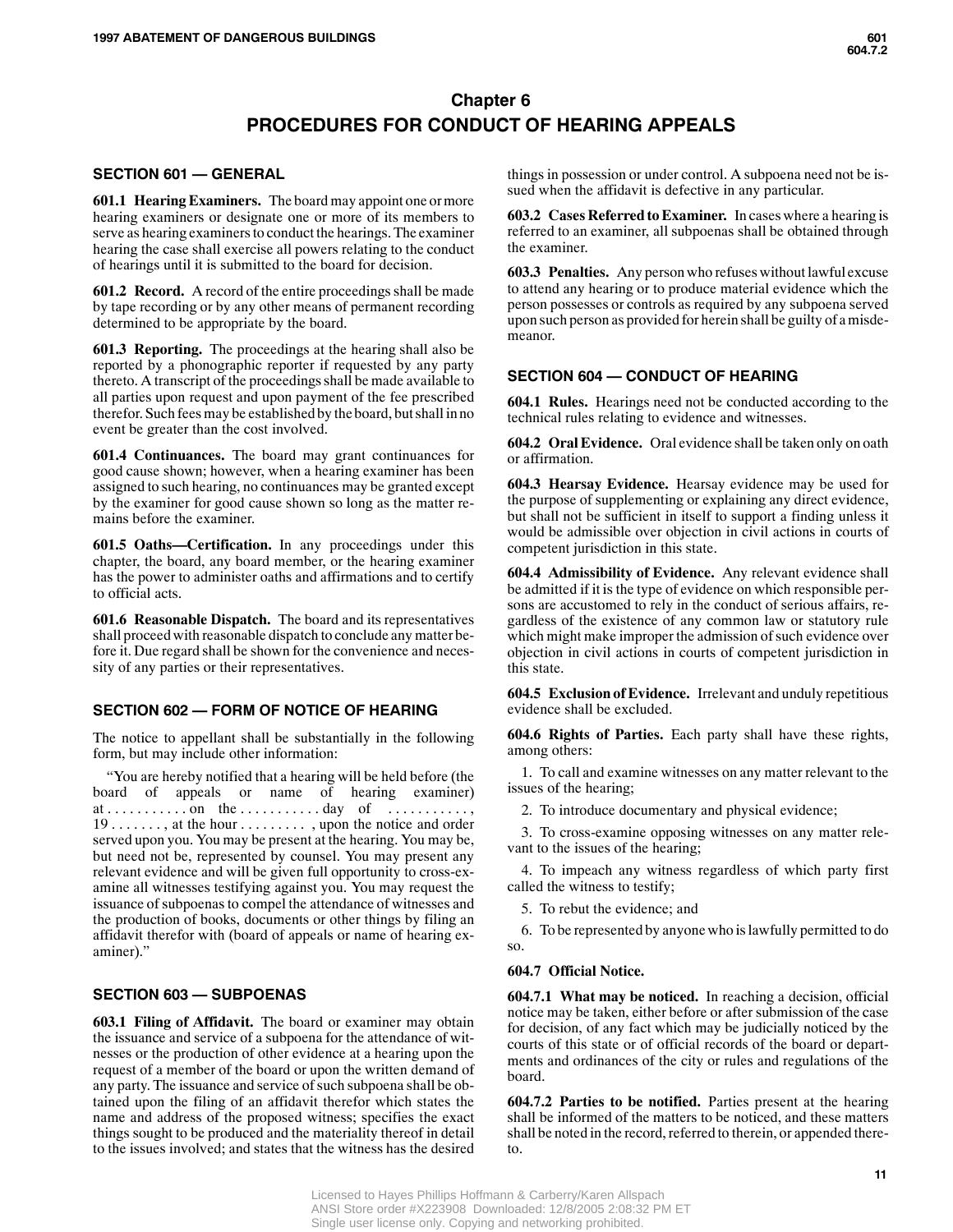**604.7.3 Opportunity to refute.** Parties present at the hearing shall be given a reasonable opportunity, on request, to refute the officially noticed matters by evidence or by written or oral presentation of authority, the manner of such refutation to be determined by the board or hearing examiner.

**604.7.4 Inspection of the premises.** The board or the hearing examiner may inspect any building or premises involved in the appeal during the course of the hearing, provided that (i) notice of such inspection shall be given to the parties before the inspection is made, (ii) the parties are given an opportunity to be present during the inspection, and (iii) the board or the hearing examiner shall state for the record upon completion of the inspection the material facts observed and the conclusions drawn therefrom. Each party then shall have a right to rebut or explain the matters so stated by the board or hearing examiner.

### **SECTION 605 - METHOD AND FORM OF DECISION**

**605.1 Hearing before Board Itself.** When a contested case is heard before the board itself, a member thereof who did not hear the evidence or has not read the entire record of the proceedings shall not vote on or take part in the decision.

**605.2 Hearing before Examiner.** If a contested case is heard by a hearing examiner alone, the examiner shall within a reasonable time (not to exceed 90 days from the date the hearing is closed) submit a written report to the board. Such report shall contain a brief summary of the evidence considered and state the examiner's findings, conclusions and recommendations. The report also shall contain a proposed decision in such form that it may be adopted by the board as its decision in the case. All examiner's reports filed with the board shall be matters of public record. A copy of each such report and proposed decision shall be mailed to each party on the date they are filed with the board.

**605.3 Consideration of Report by Board—Notice.** The board shall fix the time, date and place to consider the examiner's report and proposed decision. Notice thereof shall be mailed to each interested party not less than five days prior to the date fixed, unless it is otherwise stipulated by all of the parties.

**605.4 Exceptions to Report.** Not later than two days before the date set to consider the report, any party may file written exceptions to any part or all of the examiner's report and may attach thereto a proposed decision together with written argument in support of such decision. By leave of the board, any party may present oral argument to the board.

**605.5 Disposition by the Board.** The board may adopt or reject the proposed decision in its entirety, or may modify the proposed decision.

**605.6 Proposed Decision Not Adopted.** If the proposed decision is not adopted as provided in Section 605.5, the board may decide the case upon the entire record before it, with or without taking additional evidence, or may refer the case to the same or another hearing examiner to take additional evidence. If the case is reassigned to a hearing examiner, the examiner shall prepare a report and proposed decision as provided in Section 605.2 hereof after any additional evidence is submitted. Consideration of such proposed decision by the board shall comply with the provisions of this section.

**605.7 Form of Decision.** The decision shall be in writing and shall contain findings of fact, a determination of the issues presented, and the requirements to be complied with. A copy of the decision shall be delivered to the appellant personally or sent by certified mail, postage prepaid, return receipt requested.

**605.8 Effective Date of Decision.** The effective date of the decision shall be as stated therein.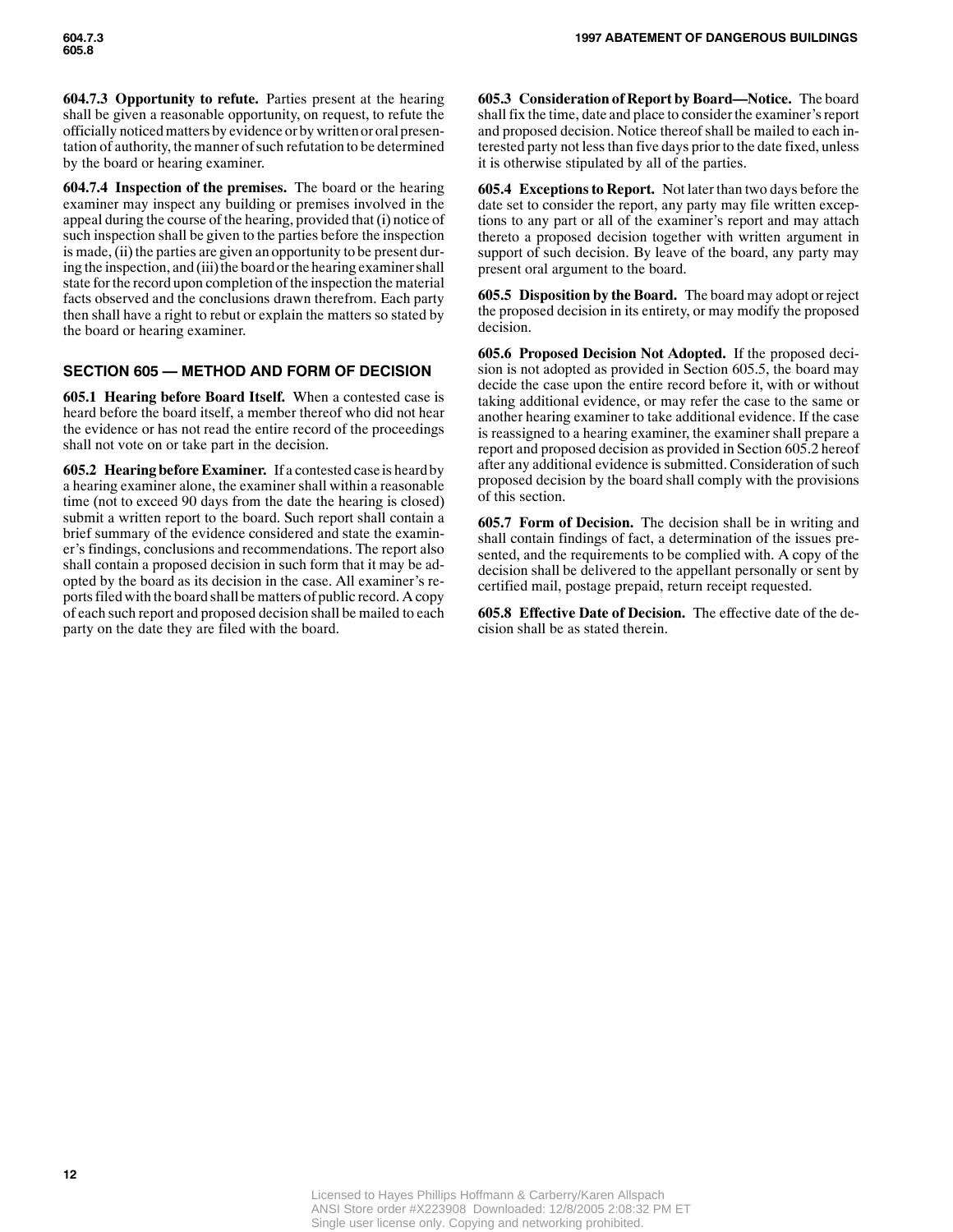## **Chapter 7**

# **ENFORCEMENT OF THE ORDER OF THE BUILDING OFFICIAL OR THE BOARD OF APPEALS**

#### **SECTION 701 – COMPLIANCE**

**701.1 General.** After any order of the building official or the board of appeals made pursuant to this code shall have become final, no person to whom any such order is directed shall fail, neglect or refuse to obey any such order. Any such person who fails to comply with any such order is guilty of a misdemeanor.

**701.2 Failure to Obey Order.** If, after any order of the building official or board of appeals made pursuant to this code has become final, the person to whom such order is directed shall fail, neglect or refuse to obey such order, the building official may (i) cause such person to be prosecuted under Section 701.1 or (ii) institute any appropriate action to abate such building as a public nuisance.

**701.3 Failure to Commence Work.** Whenever the required repair or demolition is not commenced within 30 days after any final notice and order issued under this code becomes effective:

1. The building official shall cause the building described in such notice and order to be vacated by posting at each entrance thereto a notice reading:

#### **DANGEROUS BUILDING DO NOT OCCUPY**

It is a misdemeanor to occupy this building, or to remove or deface this notice.

> Building Official . . . . . . . of . . . . . . .

2. No person shall occupy any building which has been posted as specified in this section. No person shall remove or deface any such notice so posted until the repairs, demolition or removal ordered by the building official have been completed and a certificate of occupancy issued pursuant to the provisions of the Building Code.

3. The building official may, in addition to any other remedy herein provided, cause the building to be repaired to the extent necessary to correct the conditions which render the building dangerous as set forth in the notice and order; or, if the notice and order required demolition, to cause the building to be sold and demolished or demolished and the materials, rubble and debris therefrom removed and the lot cleaned. Any such repair or demolition work shall be accomplished and the cost thereof paid and recovered in the manner hereinafter provided in this code. Any surplus realized from the sale of any such building, or from the demolition thereof, over and above the cost of demolition and of cleaning the lot, shall be paid over to the person or persons lawfully entitled thereto.

#### **SECTION 702 - EXTENSION OF TIME TO PERFORM WORK**

Upon receipt of an application from the person required to conform to the order and by agreement of such person to comply with the order if allowed additional time, the building official may grant an extension of time, not to exceed an additional 120 days, within which to complete said repair, rehabilitation or demolition, if the building official determines that such an extension of time will not create or perpetuate a situation imminently dangerous to life or property. The building official's authority to extend time is limited to the physical repair, rehabilitation or demolition of the premises and will not in any way affect the time to appeal the notice and order.

#### **SECTION 703 - INTERFERENCE WITH REPAIR OR DEMOLITION WORK PROHIBITED**

No person shall obstruct, impede or interfere with any officer, employee, contractor or authorized representative of this jurisdiction or with any person who owns or holds any estate or interest in any building which has been ordered repaired, vacated or demolished under the provisions of this code; or with any person to whom such building has been lawfully sold pursant to the provisions of this code, whenever such officer, employee, contractor or authorized representative of this jurisdiction, person having an interest or estate in such building or structure, or purchaser is engaged in the work of repairing, vacating and repairing, or demolishing any such building, pursant to the provisions of this code, or in performing any necessary act preliminary to or incidental to such work or authorized or directed pursant to this code.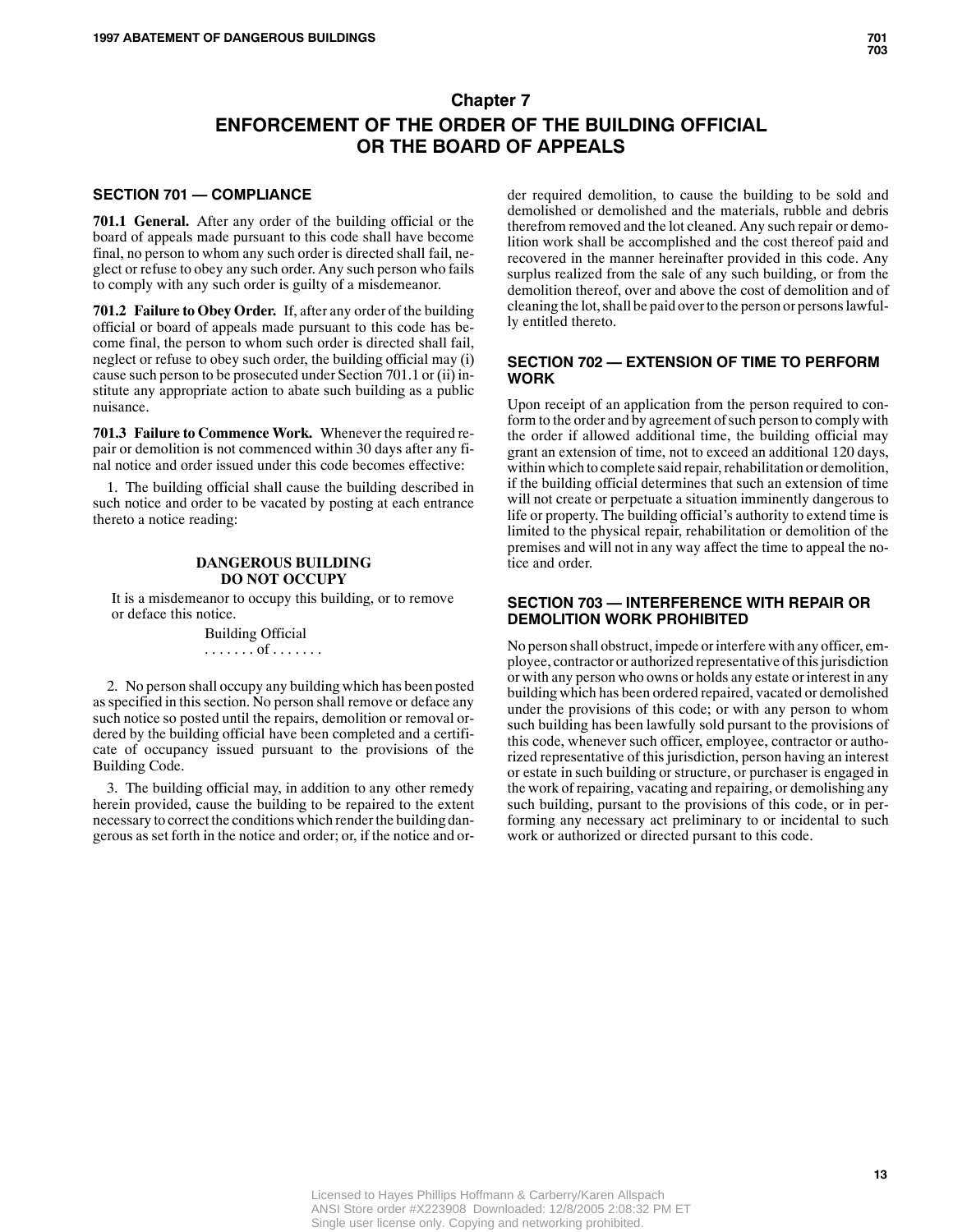# **Chapter 8 PERFORMANCE OF WORK OF REPAIR OR DEMOLITION**

#### **SECTION 801 - GENERAL**

**801.1 Procedure.** When any work of repair or demolition is to be done pursuant to Section 701.3, Item 3, of this code, the building official shall issue an order therefor to the director of public works and the work shall be accomplished by personnel of this jurisdiction or by private contract under the direction of said director. Plans and specifications therefor may be prepared by said director, or the director may employ such architectural and engineering assistance on a contract basis as deemed reasonably necessary. If any part of the work is to be accomplished by private contract, standard public works contractual procedures shall be followed.

**801.2 Costs.** The cost of such work shall be paid from the repair and demolition fund, and may be made a special assessment against the property involved, or may be made a personal obligation of the property owner, whichever the legislative body of this jurisdiction shall determine is appropriate.

#### **SECTION 802 - REPAIR AND DEMOLITION FUND**

**802.1 General.** The legislative body of this jurisdiction shall establish a special revolving fund to be designated as the repair and demolition fund. Payments shall be made out of said fund upon the demand of the director of public works to defray the costs and expenses which may be incurred by this jurisdiction in doing or causing to be done the necessary work of repair or demolition of dangerous buildings.

**802.2 Maintenance of Fund.** The legislative body may at any time transfer to the repair and demolition fund, out of any money in the general fund of this jurisdiction, such sums as it may deem necessary in order to expedite the performance of the work of repair or demolition, and any sum so transferred shall be deemed a loan to the repair and demolition fund and shall be repaid out of the proceeds of the collections hereinafter provided for. All funds collected under the proceedings hereinafter provided for shall be paid to the treasurer of this jurisdiction who shall credit the same to the repair and demolition fund.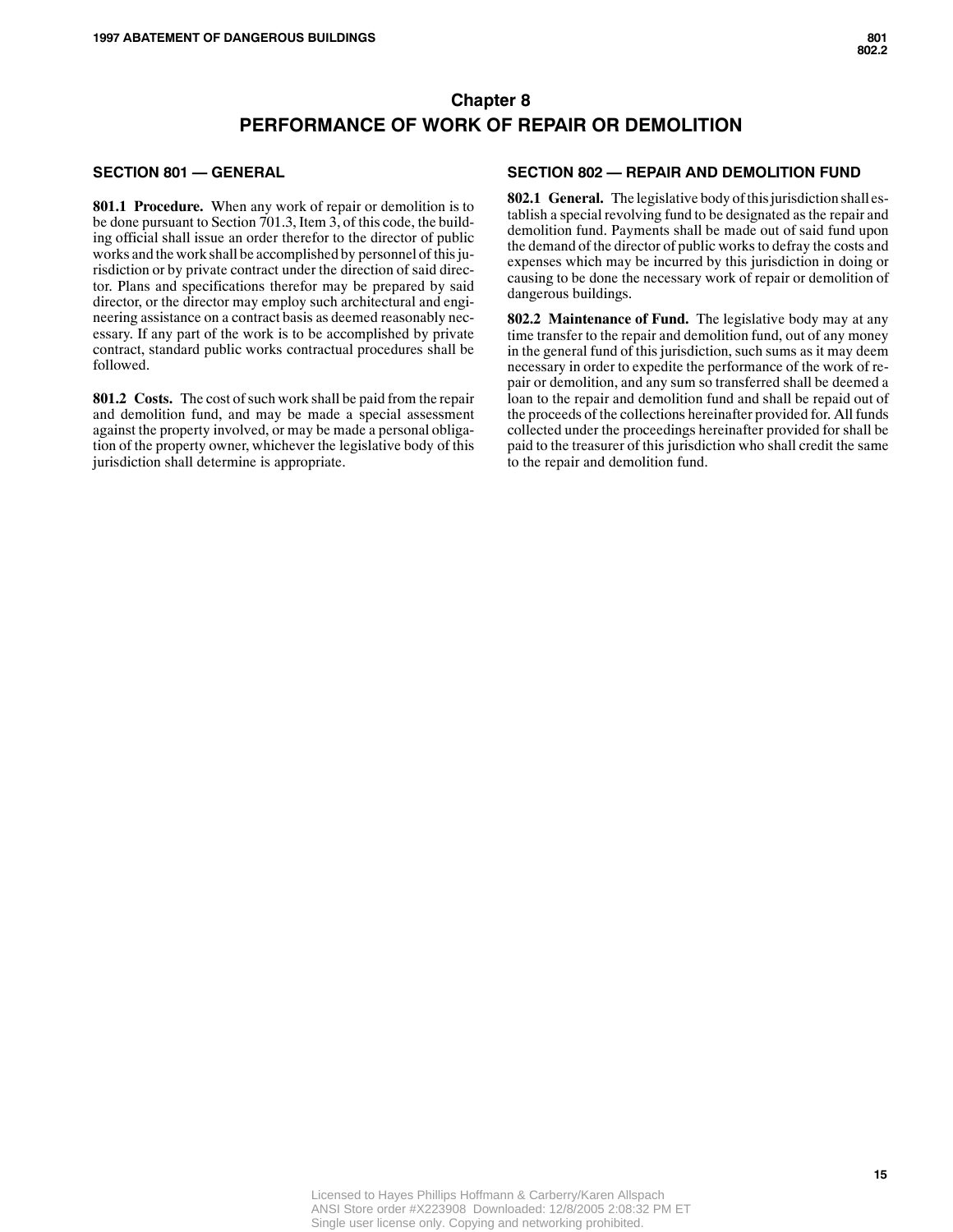# **Chapter 9 RECOVERY OF COST OF REPAIR OR DEMOLITION**

### **SECTION 901 - ACCOUNT OF EXPENSE, FILING OF REPORT**

The director of public works shall keep an itemized account of the expense incurred by this jurisdiction in the repair or demolition of any building done pursuant to the provisions of Section 701.3, Item 3, of this code. Upon the completion of the work of repair or demolition, said director shall prepare and file with the clerk of this jurisdiction a report specifying the work done, the itemized and total cost of the work, a description of the real property upon which the building or structure is or was located, and the names and addresses of the persons entitled to notice pursuant to Section 401.3.

### **SECTION 902 - NOTICE OF HEARING**

Upon receipt of said report, the clerk of this jurisdiction shall present it to the legislative body of this jurisdiction for consideration. The legislative body of this jurisdiction shall fix a time, date and place for hearing said report and any protests or objections thereto. The clerk of this jurisdiction shall cause notice of said hearing to be posted upon the property involved, published once in a newspaper of general circulation in this jurisdiction, and served by certified mail, postage prepaid, addressed to the owner of the property as the owner's name and address appears on the last equalized assessment roll of the county, if such so appears, or as known to the clerk. Such notice shall be given at least 10 days prior to the date set for the hearing and shall specify the day, hour and place when the legislative body will hear and pass upon the director's report, together with any objections or protests which may be filed as hereinafter provided by any person interested in or affected by the proposed charge.

### **SECTION 903 - PROTESTS AND OBJECTIONS**

Any person interested in or affected by the proposed charge may file written protests or objections with the clerk of this jurisdiction at any time prior to the time set for the hearing on the report of the director. Each such protest or objection must contain a description of the property in which the signer thereof is interested and the grounds of such protest or objection. The clerk of this jurisdiction shall endorse on every such protest or objection the date of receipt. The clerk shall present such protests or objections to the legislative body of this jurisdiction at the time set for the hearing, and no other protests or objections shall be considered.

### **SECTION 904 - HEARING OF PROTESTS**

Upon the day and hour fixed for the hearing, the legislative body of this jurisdiction shall hear and pass upon the report of the director together with any such objections or protests. The legislative body may make such revision, correction or modification in the report or the charge as it may deem just; and when the legislative body is satisfied with the correctness of the charge, the report (as submitted or as revised, corrected or modified) together with the charge, shall be confirmed or rejected. The decision of the legislative body of this jurisdiction on the report and the charge, and on all protests or objections, shall be final and conclusive.

#### **SECTION 905 – PERSONAL OBLIGATION OR SPECIAL ASSESSMENT**

**905.1 General.** The legislative body of this jurisdiction may thereupon order that said charge shall be made a personal obligation of the property owner or assess said charge against the property involved.

**905.2 Personal Obligation.** If the legislative body of this jurisdiction orders that the charge shall be a personal obligation of the property owner, it shall direct the attorney for this jurisdiction to collect the same on behalf of this jurisdiction by use of all appropriate legal remedies.

**905.3 Special Assessment.** If the legislative body of this jurisdiction orders that the charge shall be assessed against the property, it shall confirm the assessment, cause the same to be recorded on the assessment roll, and thereafter said assessment shall constitute a special assessment against and a lien upon the property.

### **SECTION 906 - CONTEST**

The validity of any assessment made under the provisions of this chapter shall not be contested in any action or proceeding unless the same is commenced within 30 days after the assessment is placed upon the assessment roll as provided herein. Any appeal from a final judgment in such action or proceeding must be perfected within 30 days after the entry of such judgment.

### **SECTION 907 - AUTHORITY FOR INSTALLMENT PAYMENT OF ASSESSMENTS WITH INTEREST**

The legislative body of this jurisdiction, in its discretion, may determine that assessments in amounts of \$500.00 or more shall be payable in not to exceed five equal annual installments. The legislative body's determination to allow payment of such assessments in installments, the number of installments, whether they shall bear interest, and the rate thereof shall be by a resolution adopted prior to the confirmation of the assessment.

### **SECTION 908 - LIEN OF ASSESSMENT**

**908.1 Priority.** Immediately upon its being placed on the assessment roll, the assessment shall be deemed to be complete, the several amounts assessed shall be payable, and the assessments shall be liens against the lots or parcels of land assessed, respectively. The lien shall be subordinate to all existing special assessment liens previously imposed upon the same property and shall be paramount to all other liens except for state, county and property taxes with which it shall be upon a parity. The lien shall continue until the assessment and all interest due and payable thereon are paid.

**908.2 Interest.** All such assessments remaining unpaid after 30 days from the date of recording on the assessment roll shall become delinquent and shall bear interest at the rate of 7 percent per annum from and after said date.

#### **SECTION 909 - REPORT TO ASSESSOR AND TAX COLLECTOR: ADDITION OF ASSESSMENT TO TAX BILL**

After confirmation of the report, certified copies of the assessment shall be given to the assessor and the tax collector for this

Licensed to Hayes Phillips Hoffmann & Carberry/Karen Allspach ANSI Store order #X223908 Downloaded: 12/8/2005 2:08:32 PM ET Single user license only. Copying and networking prohibited.